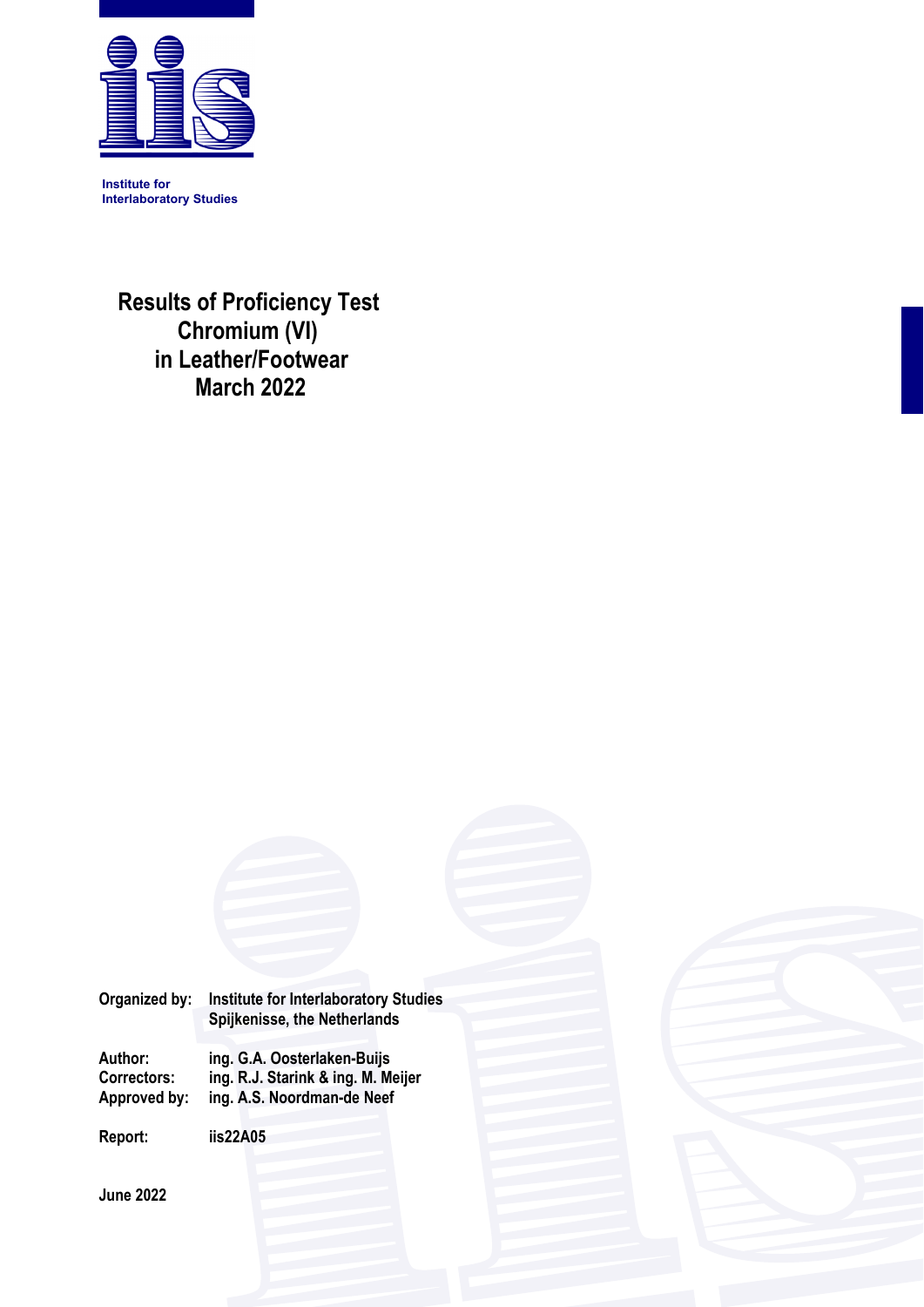### **CONTENTS**

| $\mathbf{1}$   |                                                                      |  |
|----------------|----------------------------------------------------------------------|--|
| $\overline{2}$ |                                                                      |  |
| 2.1            |                                                                      |  |
| 2.2            |                                                                      |  |
| 2.3            |                                                                      |  |
| 2.4            |                                                                      |  |
| 2.5            |                                                                      |  |
| 3              |                                                                      |  |
| 3.1            |                                                                      |  |
| 3.2            |                                                                      |  |
| 3.3            |                                                                      |  |
| $\overline{4}$ |                                                                      |  |
| 4.1            |                                                                      |  |
| 4.2            |                                                                      |  |
| 4.3            | COMPARISON OF THE PROFICIENCY TEST OF MARCH 2022 WITH PREVIOUS PTS 8 |  |
| 4.4            |                                                                      |  |
| 5              |                                                                      |  |
| 6              |                                                                      |  |

# Appendices: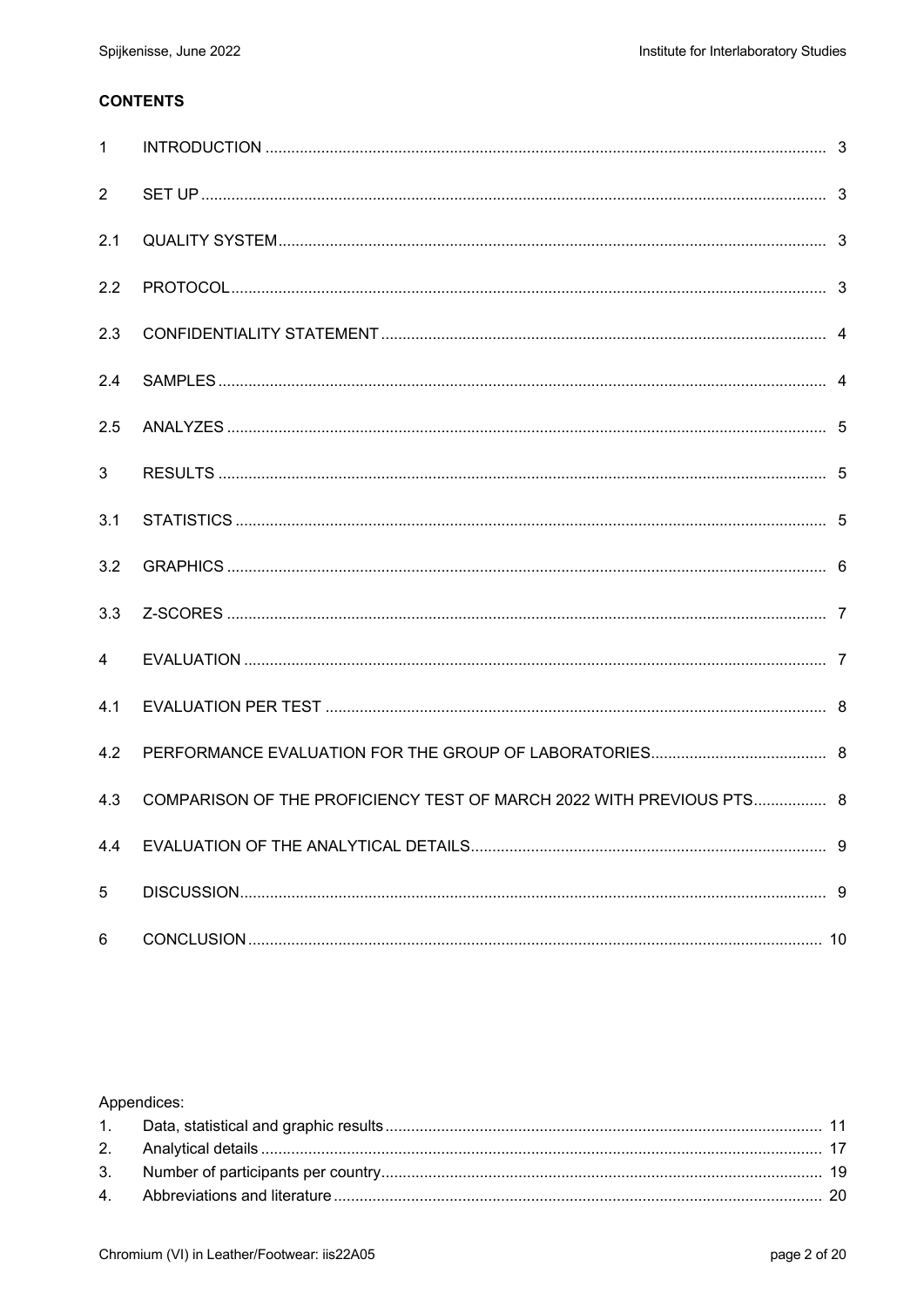#### **1 INTRODUCTION**

Chromium (VI) is a toxic and mutagenic substance. In the leather industry Chromium containing substances could be used in the production process. Of all Chromium compounds, primarily Chromium (VI) was used, but this has been replaced by the less hazardous Chromium (III) in most applications. The regulations for the presence of Chromium (VI) for leather continue to become stricter. But even if no Chromium (VI) is used in the production of leather, it can still be formed from Chromium (III), when production or end-use circumstances are not controlled.

Since 2014 the Institute for Interlaboratory Studies (iis) organizes a proficiency scheme for the determination of Chromium (VI) in Leather/Footwear every year. During the annual proficiency testing program 2021/2022 it was decided to continue the proficiency test for the determination of Chromium (VI) in Leather/Footwear.

In this interlaboratory study 143 laboratories in 34 countries registered for participation, see appendix 3 for the number of participants per country. In this report the results of the Chromium (VI) in Leather/Footwear proficiency test are presented and discussed. This report is also electronically available through the iis website www.iisnl.com.

# **2 SET UP**

The Institute for Interlaboratory Studies (iis) in Spijkenisse, the Netherlands, was the organizer of this proficiency test (PT). Sample analyzes for fit-for-use and homogeneity testing were subcontracted to an ISO/IEC17025 accredited laboratory.

It was decided to send one aged leather sample of 5 grams positive on Chromium (VI) and labelled #22540.

The participants were asked to report the rounded and unrounded test results. The unrounded test results were preferably used for statistical evaluation.

# **2.1 QUALITY SYSTEM**

The Institute for Interlaboratory Studies in Spijkenisse, the Netherlands, has implemented a quality system based on ISO/IEC17043:2010. This ensures strict adherence to protocols for sample preparation and statistical evaluation and 100% confidentiality of participant's data. Feedback from the participants on the reported data is encouraged and customer's satisfaction is measured on regular basis by sending out questionnaires.

# **2.2 PROTOCOL**

The protocol followed in the organization of this proficiency test was the one as described for proficiency testing in the report 'iis Interlaboratory Studies: Protocol for the Organisation, Statistics and Evaluation' of June 2018 (iis-protocol, version 3.5). This protocol is electronically available through the iis website www.iisnl.com, from the FAQ page.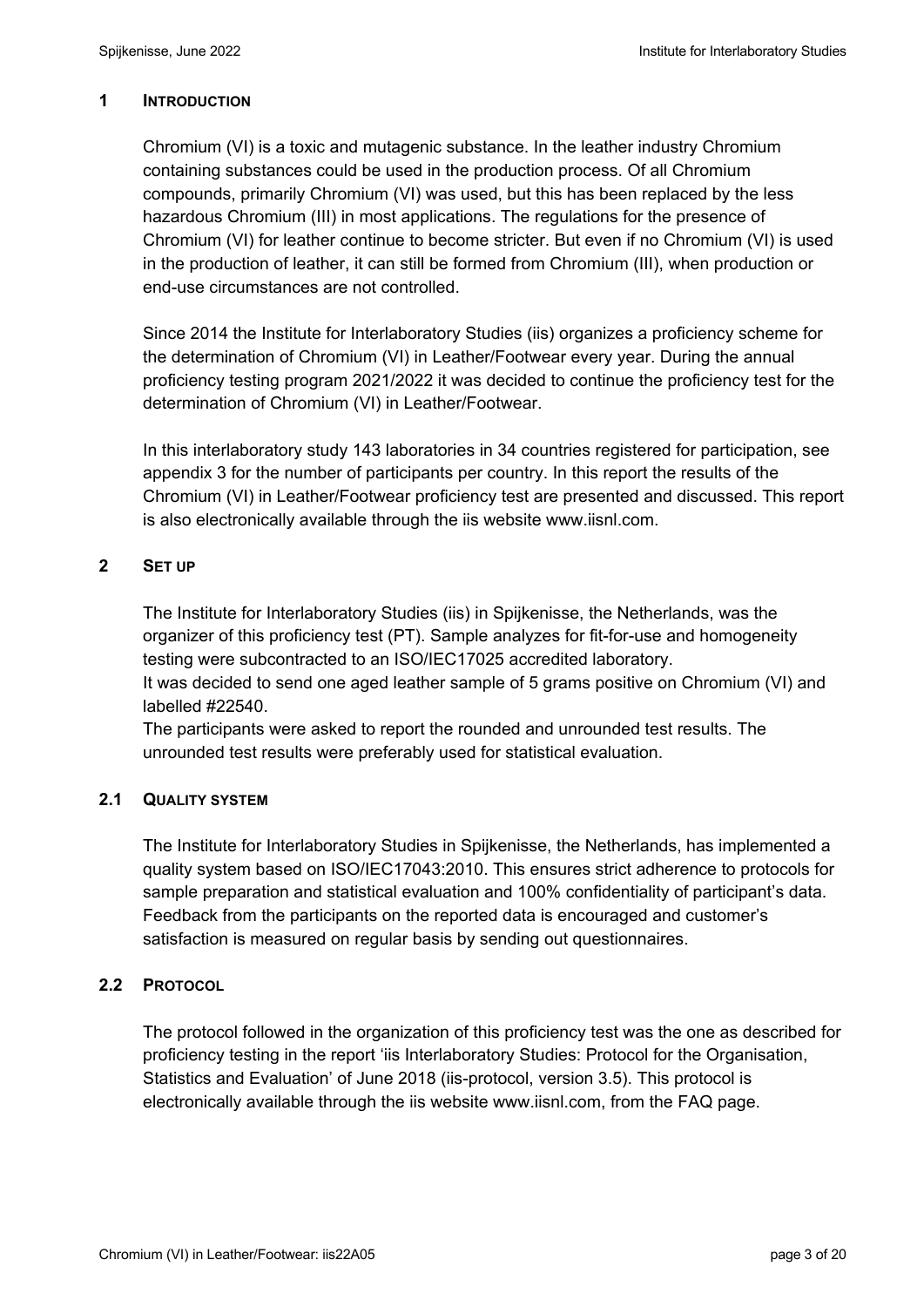# **2.3 CONFIDENTIALITY STATEMENT**

All data presented in this report must be regarded as confidential and for use by the participating companies only. Disclosure of the information in this report is only allowed by means of the entire report. Use of the contents of this report for third parties is only allowed by written permission of the Institute for Interlaboratory Studies. Disclosure of the identity of one or more of the participating companies will be done only after receipt of a written agreement of the companies involved.

# **2.4 SAMPLES**

A batch of gray colored leather positive on Chromium (VI) was selected. The leather was grinded and aged. After homogenization about 185 plastic bags were filled with approximately 5 grams of leather each, vacuumed and labelled #22540. The homogeneity of the subsamples was checked by determination of Chromium (VI) in accordance with ISO17075-2 on 8 stratified randomly selected subsamples.

|                 | Chromium (VI)<br>in mg/kg |
|-----------------|---------------------------|
| sample #22540-1 | 5.4                       |
| sample #22540-2 | 4.6                       |
| sample #22540-3 | 5.2                       |
| sample #22540-4 | 5.4                       |
| sample #22540-5 | 4.8                       |
| sample #22540-6 | 5.3                       |
| sample #22540-7 | 5.4                       |
| sample #22540-8 | 4.8                       |

Table 1: homogeneity test results of subsamples #22540

From the above test results the repeatability was calculated and compared with 0.3 times the reproducibility of the reference test method in agreement with the procedure of ISO13528, Annex B2 in the next table.

|                                        | Chromium (VI)<br>in mg/kg |
|----------------------------------------|---------------------------|
| r (observed)                           | 0.9                       |
| reference test method                  | ISO17075-2:17             |
| $0.3 \times R$ (reference test method) | Ո 9                       |

Table 2: evaluation of the repeatability of subsamples #22540

The calculated repeatability is in agreement with 0.3 times the reproducibility of the reference test method. Therefore, homogeneity of the subsamples was assumed.

To each of the participating laboratories one sample labelled #22540 was sent on February 23, 2022.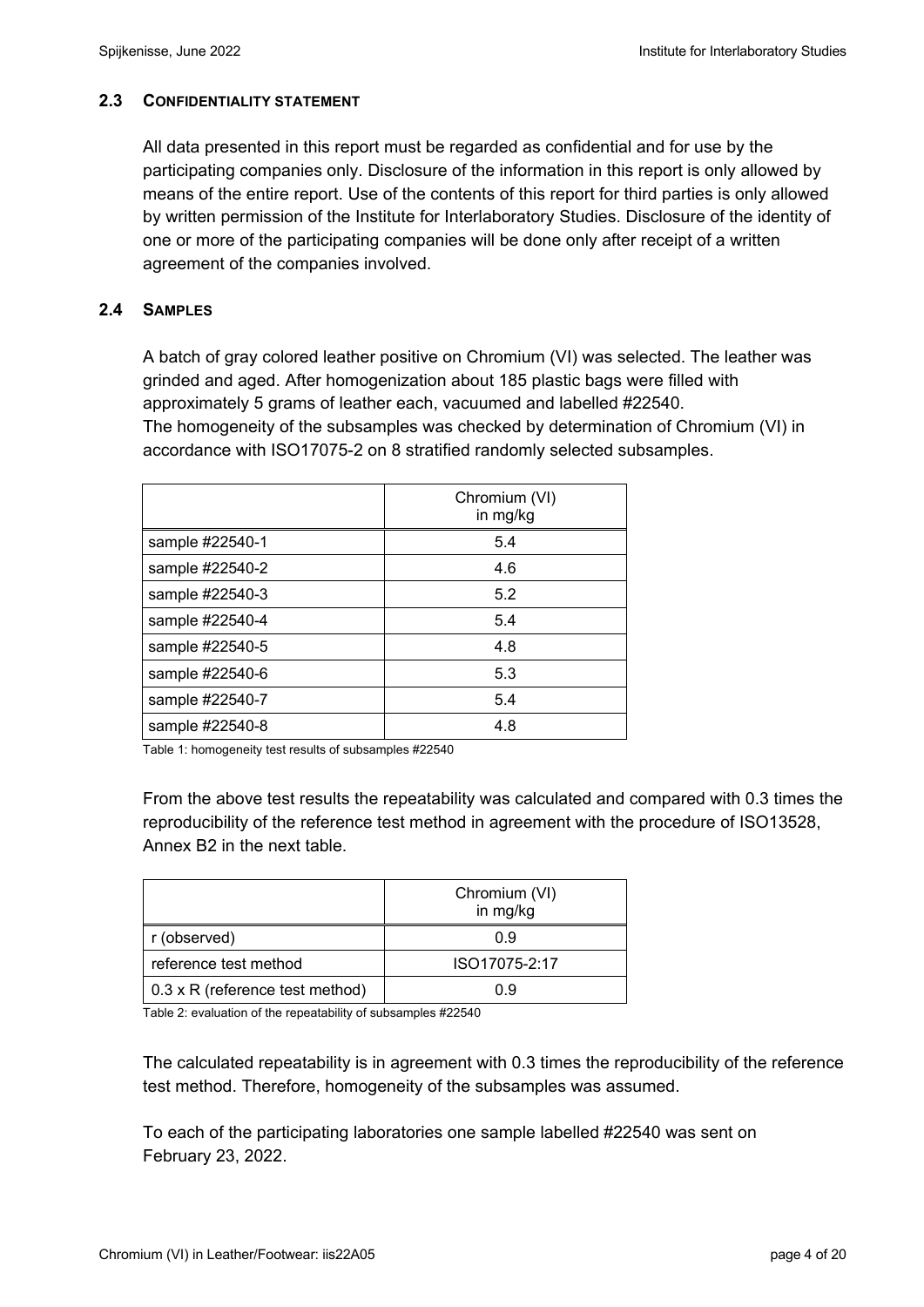#### **2.5 ANALYZES**

The participants were requested to determine Chromium (VI) (colorimetric and/or chromatographic).

To ensure homogeneity it was requested not to use less than 0.5 grams of the sample per determination. It was also requested to report if the laboratory was accredited to determine the reported component and to report some analytical details.

It was explicitly requested to treat the sample as if it was a routine sample, but not to age nor to dry the sample nor to determine volatile matter. The amount of sample was not sufficient to allow aging and/or determine the volatile matter content. Also, it was requested to keep the sample stored dark, dry, cool  $(4 - 10 \degree C)$  and vacuum packed until the start of extraction.

Furthermore, it was also requested to report the test results using the indicated units on the report form and not to round the results but report as much significant figures as possible. It was also requested not to report 'less than' test results, which are above the detection limit, because such test results cannot be used for meaningful statistical evaluations.

To get comparable test results a detailed report form and a letter of instructions are prepared. On the report form the reporting units are given as well as the reference test methods (when applicable) that will be used during the evaluation. The detailed report form and the letter of instructions are both made available on the data entry portal www.kpmd.co.uk/sgs-iis-cts/. The participating laboratories are also requested to confirm the sample receipt on this data entry portal. The letter of instructions can also be downloaded from the iis website www.jisnl.com

#### **3 RESULTS**

During five weeks after sample dispatch, the test results of the individual laboratories were gathered via the data entry portal www.kpmd.co.uk/sgs-iis-cts/. The reported test results are tabulated per determination in appendix 1 of this report. The laboratories are presented by their code numbers.

Directly after the deadline, a reminder was sent to those laboratories that had not reported test results at that moment. Shortly after the deadline, the available test results were screened for suspect data. A test result was called suspect in case the Huber Elimination Rule (a robust outlier test) found it to be an outlier. The laboratories that produced these suspect data were asked to check the reported test results (no reanalyzes). Additional or corrected test results are used for data analysis and the original test results are placed under 'Remarks' in the result tables in appendix 1. Test results that came in after the deadline were not taken into account in this screening for suspect data and thus these participants were not requested for checks.

#### **3.1 STATISTICS**

The protocol followed in the organization of this proficiency test was the one as described for proficiency testing in the report 'iis Interlaboratory Studies: Protocol for the Organisation, Statistics and Evaluation' of June 2018 (iis-protocol, version 3.5).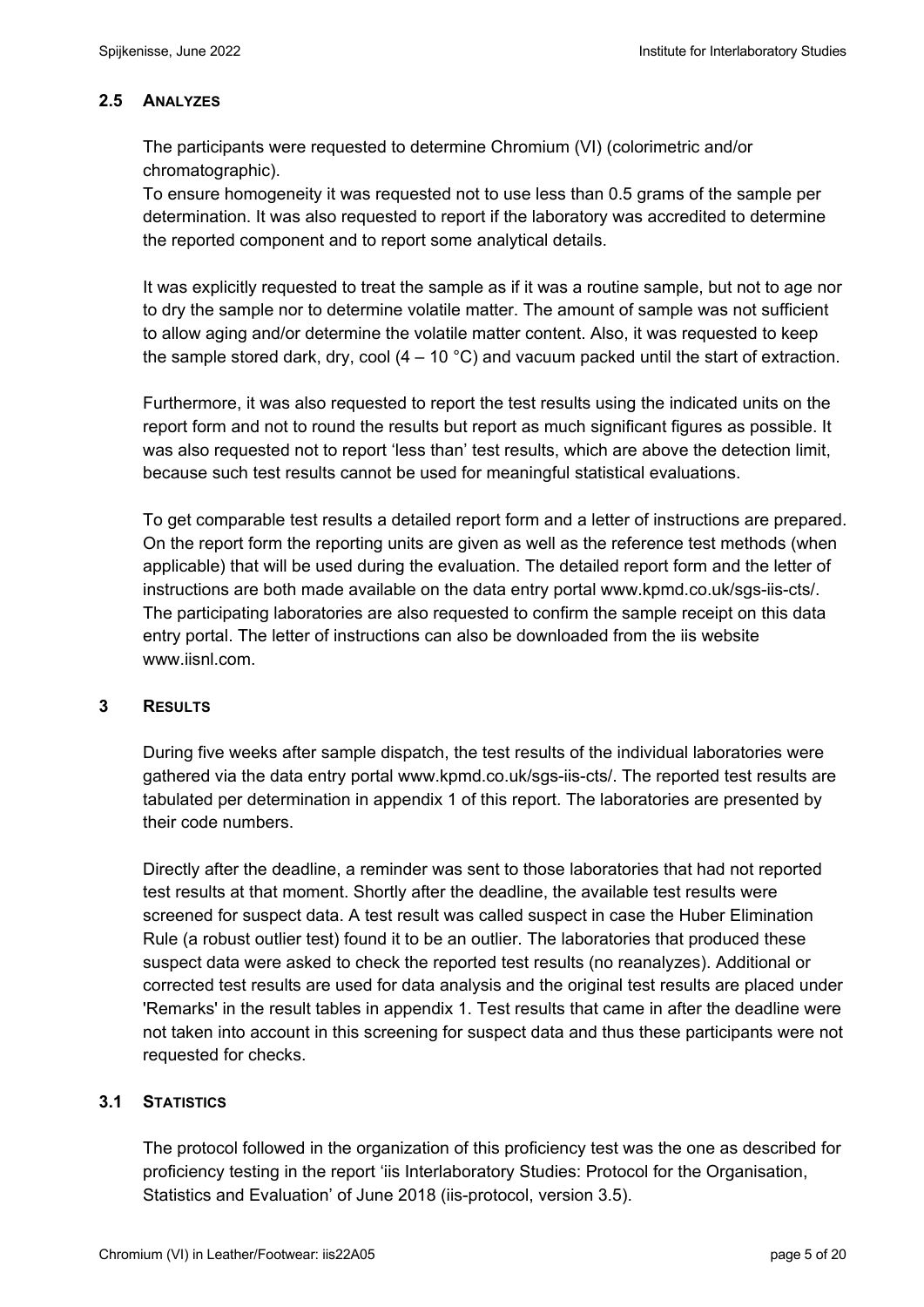For the statistical evaluation the *unrounded* (when available) figures were used instead of the rounded test results. Test results reported as '<…' or '>…' were not used in the statistical evaluation.

First, the normality of the distribution of the various data sets per determination was checked by means of the Lilliefors-test, a variant of the Kolmogorov-Smirnov test and by the calculation of skewness and kurtosis. Evaluation of the three normality indicators in combination with the visual evaluation of the graphic Kernel density plot, lead to judgement of the normality being either 'unknown', 'OK', 'suspect' or 'not OK'. After removal of outliers, this check was repeated. If a data set does not have a normal distribution, the (results of the) statistical evaluation should be used with due care.

The assigned value is determined by consensus based on the test results of the group of participants after rejection of the statistical outliers and/or suspect data.

According to ISO13528 all (original received or corrected) results per determination were submitted to outlier tests. In the iis procedure for proficiency tests, outliers are detected prior to calculation of the mean, standard deviation and reproducibility. For small data sets, Dixon (up to 20 test results) or Grubbs (up to 40 test results) outlier tests can be used. For larger data sets (above 20 test results) Rosner's outlier test can be used. Outliers are marked by  $D(0.01)$  for the Dixon's test, by  $G(0.01)$  or  $DG(0.01)$  for the Grubbs' test and by  $R(0.01)$  for the Rosner's test. Stragglers are marked by D(0.05) for the Dixon's test, by G(0.05) or DG(0.05) for the Grubbs' test and by R(0.05) for the Rosner's test. Both outliers and stragglers were not included in the calculations of averages and standard deviations.

For each assigned value the uncertainty was determined in accordance with ISO13528. Subsequently the calculated uncertainty was evaluated against the respective requirement based on the target reproducibility in accordance with ISO13528. In this PT, the criterion of ISO13528, paragraph 9.2.1. was met for all evaluated tests, therefore, the uncertainty of all assigned values may be negligible and need not be included in the PT report.

Finally, the reproducibilities were calculated from the standard deviations by multiplying them with a factor of 2.8.

# **3.2 GRAPHICS**

In order to visualize the data against the reproducibilities from literature, Gauss plots were made, using the sorted data for one determination (see appendix 1). On the Y-axis the reported test results are plotted. The corresponding laboratory numbers are on the X-axis. The straight horizontal line presents the consensus value (a trimmed mean). The four striped lines, parallel to the consensus value line, are the +3s, +2s, -2s and -3s target reproducibility limits of the selected reference test method. Outliers and other data, which were excluded from the calculations, are represented as a cross. Accepted data are represented as a triangle.

Furthermore, Kernel Density Graphs were made. This is a method for producing a smooth density approximation to a set of data that avoids some problems associated with histograms. Also, a normal Gauss curve (dotted line) was projected over the Kernel Density Graph (smooth line) for reference. The Gauss curve is calculated from the consensus value and the corresponding standard deviation.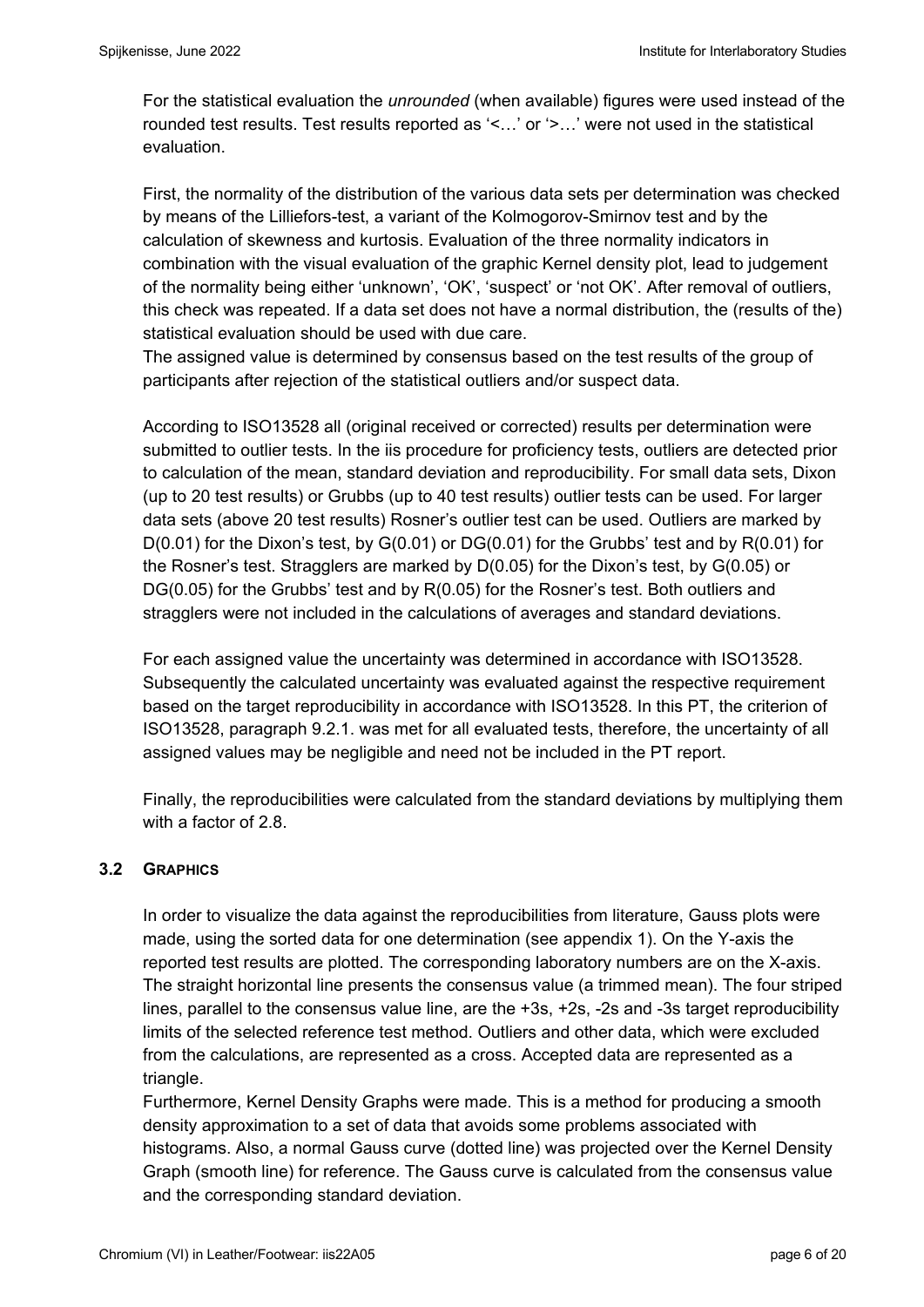# **3.3 Z-SCORES**

To evaluate the performance of the participating laboratories the z-scores were calculated. As it was decided to evaluate the performance of the participants in this proficiency test (PT) against the literature requirements (derived from e.g. ISO or ASTM test methods), the z-scores were calculated using a target standard deviation. This results in an evaluation independent of the variation in this interlaboratory study.

The target standard deviation was calculated from the literature reproducibility by division with 2.8. In case no literature reproducibility was available, other target values were used, like Horwitz or an estimated reproducibility based on former iis proficiency tests.

When a laboratory did use a test method with a reproducibility that is significantly different from the reproducibility of the reference test method used in this report, it is strongly advised to recalculate the z-score, while using the reproducibility of the actual test method used, this in order to evaluate whether the reported test result is fit-for-use.

The z-scores were calculated according to:

```
Z_{\text{target}} = (test result - average of PT) / target standard deviation
```
The  $z_{\text{(target)}}$  scores are listed in the test result tables in appendix 1.

Absolute values for z<2 are very common and absolute values for z>3 are very rare. Therefore, the usual interpretation of z-scores is as follows:

|        | $ z  < 1$ good             |
|--------|----------------------------|
|        | $1 <  z  < 2$ satisfactory |
|        | $2 <  z  < 3$ questionable |
| 3 <  z | unsatisfactory             |

# **4 EVALUATION**

In this proficiency test some problems were encountered with the dispatch of the samples. Fourteen participants reported test results after the final reporting date and four other participants were not able to report any test results. Not all participants were able to report all tests requested.

In total 139 participants reported 189 numerical test results. Observed were 2 outlying test results, which is 1.1%. In proficiency tests outlier percentages of 3% - 7.5% are quite normal.

Not all data sets proved to have a normal Gaussian distribution. These are referred to as "not OK" or "suspect". The statistical evaluation of these data sets should be used with due care, see also paragraph 3.1.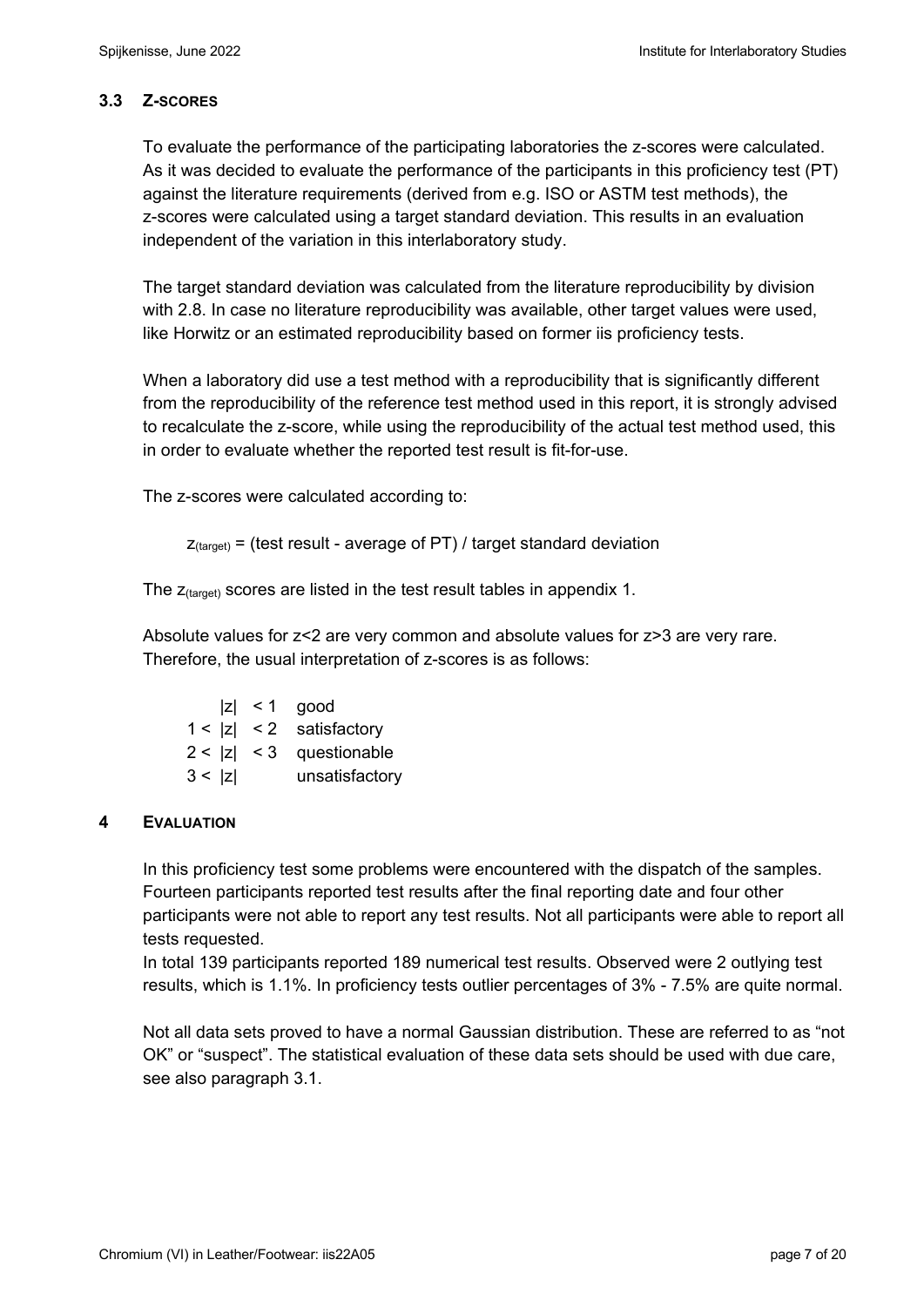### **4.1 EVALUATION PER TEST**

In this section the reported test results are discussed per test. The test methods which were used by the various laboratories were taken into account for explaining the observed differences when possible and applicable. These test methods are also in the tables together with the original data in appendix 1. The abbreviations, used in these tables, are explained in appendix 4.

Chromium (VI) (colorimetric): This determination was not problematic. No statistical outliers were observed. The calculated reproducibility is in full agreement with the requirements of ISO17075-1:17.

Chromium (VI) (chromatographic): This determination was not problematic. Two statistical outliers were observed. The calculated reproducibility after rejection of the statistical outliers is in agreement with the requirements of ISO17075-2:17.

#### **4.2 PERFORMANCE EVALUATION FOR THE GROUP OF LABORATORIES**

A comparison has been made between the reproducibility as declared by the reference test method and the reproducibility as found for the group of participating laboratories. The number of significant test results, the average, the calculated reproducibility (2.8 \* standard deviation) and the target reproducibility derived from reference methods are presented in the next table.

| Parameter                       | unit  |     | average | $2.8 * sd$ | R(lit) |
|---------------------------------|-------|-----|---------|------------|--------|
| Chromium (VI) (colorimetric)    | mg/kg | 123 | 8.02    | 3.31       | 3.60   |
| Chromium (VI) (chromatographic) | mg/kg | 64  | 7.79    | 2.75       | 3.39   |

Table 3: reproducibilities of tests on sample #22540

Without further statistical calculations, it can be concluded that there is a good compliance of the group of participating laboratories with the reference test methods.

#### **4.3 COMPARISON OF THE PROFICIENCY TEST OF MARCH 2022 WITH PREVIOUS PTS**

|                                    | March<br>2022 | May<br>2021 | May<br>2020 | May<br>2019 | April<br>2018 |
|------------------------------------|---------------|-------------|-------------|-------------|---------------|
| Number of reporting laboratories   | 139           | 152         | 142         | 148         | 162           |
| Number of test results             | 189           | 204         | 193         | 192         | 190           |
| Number of statistical outliers     |               | 5           | 8           |             |               |
| Percentage of statistical outliers | 1.1%          | 2.5%        | 4.1%        | 3.6%        | 1.1%          |

Table 4: comparison with previous proficiency tests

In proficiency tests, outlier percentages of 3% - 7.5% are quite normal.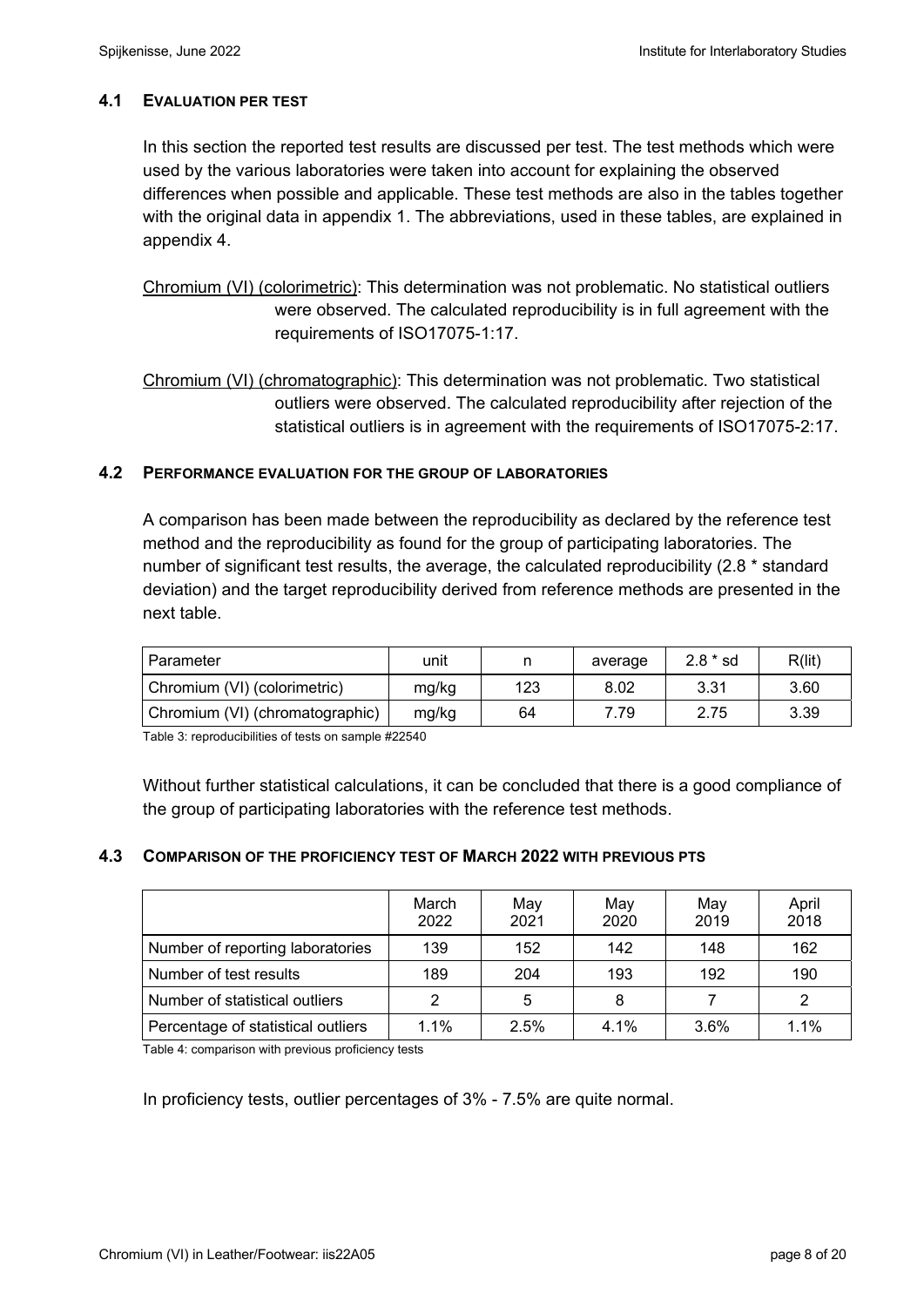The performance of the determinations of the proficiency tests was compared, expressed as relative standard deviation (RSD) of the PTs, see next table.

| Component                       | March<br>2022 | Mav<br>2021 | May<br>2020 | May<br>2019 | $2015 -$<br>2018 | $R(lit)^*)$ |
|---------------------------------|---------------|-------------|-------------|-------------|------------------|-------------|
| Chromium (VI) (colorimetric)    | 15%           | 10%         | 13%         | 11%         | 15-33%           | 14-18%      |
| Chromium (VI) (chromatographic) | 13%           | 11%         | 14%         | 6%          | 10-31%           | 9-21%       |

Table 5: development of the uncertainties over the years

\*) R(lit) calculated at 5 and 25 mg/kg respectively

The relative standard deviations observed in this PT are in line with the relative standard deviations observed in previous PTs.

#### **4.4 EVALUATION OF THE ANALYTICAL DETAILS**

The reported analytical details from the participants are listed in appendix 2.

- About 85% of the reporting participants mentioned to be accredited for the determination of Chromium (VI) in leather.
- About 90% of the reporting participants used a sample intake between 1 and 2 grams.
- A large difference was found for the time period between opening of the vacuum packed sample and extraction. About 60% of the participants analyzed the sample "immediately" or within 10 minutes. About 25% of the participants did the analyzes after 10 minutes and within one hour. About 15% of the participants started the extraction after 1 hour up to 20 days after opening of the vacuum packed sample.
- All participants, except one, reported to have measured a pH before and after extraction between pH 7 and pH 8, and thus in accordance with the test methods ISO17075-1:17 and ISO17075-2:17.

For Chromium (VI) colorimetric and Chromium (VI) chromatographic are the calculated reproducibilities in (full) agreement the requirements of the reference test method, therefore no separate statistical analysis has been performed.

#### **5 DISCUSSION**

As Chromium (VI) is carcinogenic, mutagenic and toxic for reproduction, the regulations within countries tend to adopt a zero-tolerance policy. In actual practice this means below the detection limit of the widely accepted test method ISO17075:2017 parts 1 and 2. Examples of regulations can be found in below table.

| Chromium (VI)                                                                                    | Limit       | Comment                                                   |
|--------------------------------------------------------------------------------------------------|-------------|-----------------------------------------------------------|
| OEKO-TEX <sup>®</sup> 100                                                                        |             | $\leq$ 3 mg/kg   For all classes                          |
| EU: REGULATION No 301/2014 amending Annex XVII<br>to Regulation (EC) No 1907/2006 of the (REACH) | $<$ 3 mg/kg | Implementation: 01-05-2014<br>Reported only as dry-weight |

Table 6: Regulation on Chromium (VI)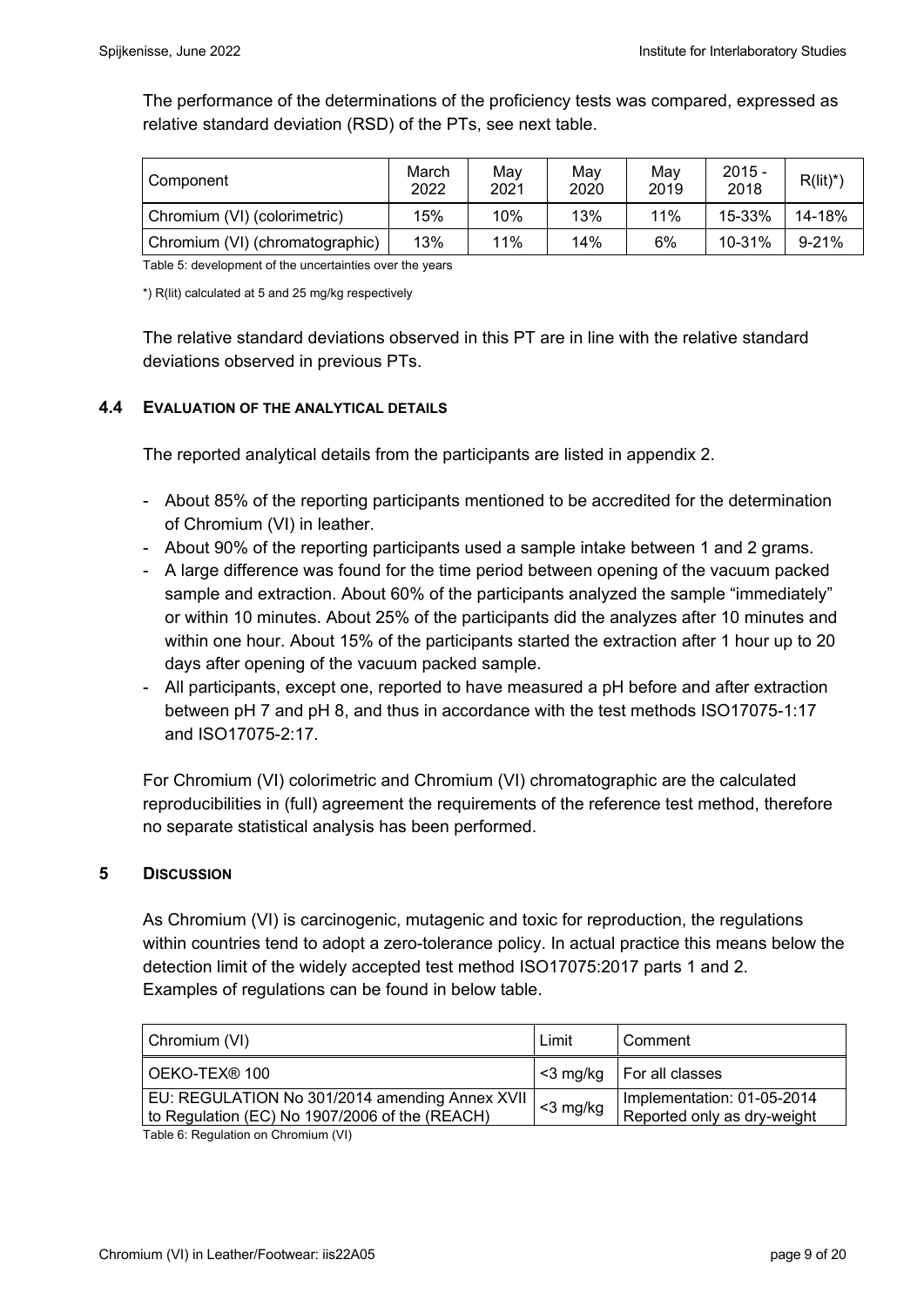When the results of this interlaboratory study were compared to these limits it may be noticed that almost all participants, except one, would make identical decisions about the acceptability of the leather. Almost all participants would have rejected sample #22540. Based on the colorimetric test result one participant would have released sample #22540.

#### **6 CONCLUSION**

It can be concluded that the group of participants have no problems with the determination of Chromium (VI) colorimetric and chromatographic in this proficiency test. However, each laboratory will have to evaluate its performance in this study and decide about any corrective actions if necessary. Therefore, participation on a regular basis in this scheme could be helpful to improve the performance and thus increase of the quality of the analytical results.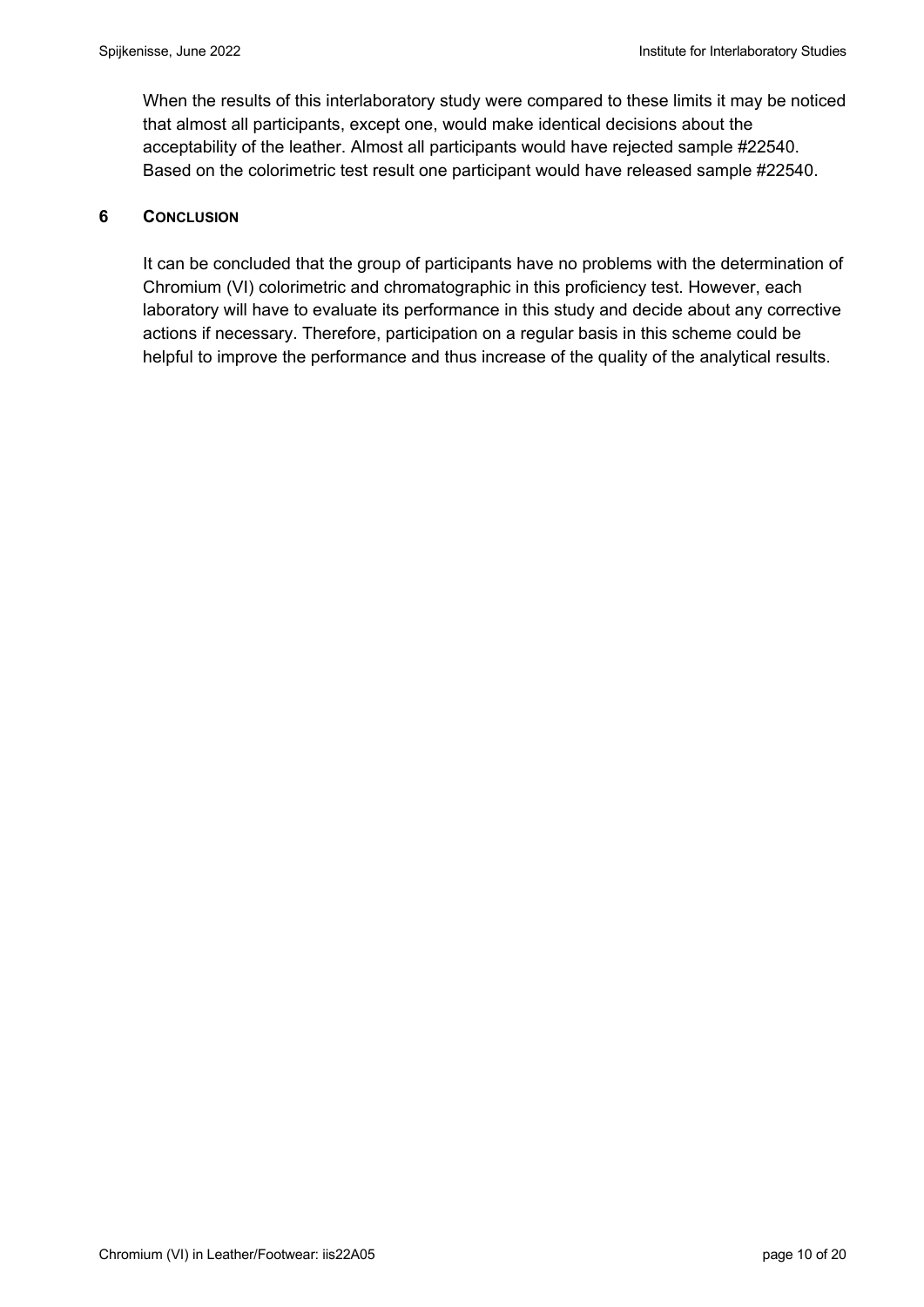#### **APPENDIX 1**

# Determination of Chromium (VI) (colorimetric) in sample #22540; results in mg/kg

|      |               |              |             |         | Determination of Chromain (VT) (Coloninetric) in Sample #22040, results in my/Ny |
|------|---------------|--------------|-------------|---------|----------------------------------------------------------------------------------|
| lab  | method        | value        | mark        | z(targ) | remarks                                                                          |
| 110  | ISO17075-1    | not analyzed |             | -----   |                                                                                  |
| 210  | ISO17075-1    | 8.11         |             | 0.07    |                                                                                  |
| 362  | ISO17075-1    | 9.545        | $\mathsf C$ | 1.18    | first reported 12.53                                                             |
| 523  | ISO17075-1    | 7.88         |             | $-0.11$ |                                                                                  |
| 551  |               | -----        |             | -----   |                                                                                  |
|      |               |              |             |         |                                                                                  |
| 623  | ISO17075-1    | 4.46         | $\mathsf C$ | $-2.77$ | first reported 3.43                                                              |
| 840  | ISO17075-1    | 7.9          |             | $-0.09$ |                                                                                  |
| 841  | ISO17075-1    | 7.44         |             | $-0.45$ |                                                                                  |
| 1910 | ISO17075-1    | 7.197        |             | -0.64   |                                                                                  |
| 2102 | ISO17075-1    | 8.621        |             | 0.47    |                                                                                  |
| 2115 |               | -----        |             | -----   |                                                                                  |
| 2120 | ISO17075-1    | 5.60         |             | $-1.88$ |                                                                                  |
|      |               |              |             |         |                                                                                  |
| 2121 | ISO17075-1    | 10.446       |             | 1.88    |                                                                                  |
| 2128 | ISO17075-1    | 6.777        |             | $-0.97$ |                                                                                  |
| 2132 | ISO17075-1    | 7.9497       |             | $-0.06$ |                                                                                  |
| 2135 | ISO17075-1    | 6.43         |             | $-1.24$ |                                                                                  |
| 2137 | ISO17075-1    | 9.347        |             | 1.03    |                                                                                  |
| 2146 | ISO17075-1    | 6.28         |             | $-1.35$ |                                                                                  |
| 2159 | ISO17075-1    | 7.77         |             | $-0.20$ |                                                                                  |
|      |               |              |             |         |                                                                                  |
| 2165 | ISO17075-1    | 8.041        |             | 0.02    |                                                                                  |
| 2166 | ISO17075-1    | 6.538        |             | $-1.15$ |                                                                                  |
| 2201 | ISO17075-1    | 8.334        |             | 0.24    |                                                                                  |
| 2215 | ISO17075-1    | 8.772        |             | 0.58    |                                                                                  |
| 2223 |               | -----        |             | -----   |                                                                                  |
| 2228 | ISO17075-1    | 8.169        |             | 0.11    |                                                                                  |
| 2230 | ISO17075-1    | 9.7          |             | 1.30    |                                                                                  |
|      |               |              |             |         |                                                                                  |
| 2232 | ISO17075-1    | 9.685        |             | 1.29    |                                                                                  |
| 2241 | ISO17075-1    | 8.74         |             | 0.56    |                                                                                  |
| 2250 | ISO17075-1    | 5.9          | $\mathsf C$ | $-1.65$ | first reported 4.6                                                               |
| 2256 | ISO17075-1    | 8.045        |             | 0.02    |                                                                                  |
| 2290 | ISO17075-1    | 7.6          |             | $-0.33$ |                                                                                  |
| 2297 | ISO17075-1    | 8.814        |             | 0.62    |                                                                                  |
| 2300 | ISO17075-1    | 8.91         |             | 0.69    |                                                                                  |
|      |               |              |             |         |                                                                                  |
| 2301 | ISO17075-1    | 9.74         |             | 1.34    |                                                                                  |
| 2310 | ISO17075-1    | 8.94         |             | 0.71    |                                                                                  |
| 2311 | ISO17075-1    | 8.42         |             | 0.31    |                                                                                  |
| 2320 | In house      | 6.766        |             | -0.98   |                                                                                  |
| 2330 | ISO17075-1    | 6.709        |             | $-1.02$ |                                                                                  |
| 2347 | ISO17075-1    | 7.8          |             | $-0.17$ |                                                                                  |
| 2350 | ISO17075-1    | 7.427        |             | $-0.46$ |                                                                                  |
| 2352 | ISO17075-1    | 7.720        |             | $-0.23$ |                                                                                  |
|      | ISO17075-1    |              |             | 0.13    |                                                                                  |
| 2357 |               | 8.19         |             |         |                                                                                  |
| 2358 | ISO17075-1    | 7.1          |             | $-0.72$ |                                                                                  |
| 2363 | ISO17075-1    | 8.046        |             | 0.02    |                                                                                  |
| 2365 | ISO17075-1    | 8.35         |             | 0.26    |                                                                                  |
| 2366 | ISO17075-1    | 7.95         |             | $-0.06$ |                                                                                  |
| 2369 | ISO17075-1    | 8.102        |             | 0.06    |                                                                                  |
| 2370 | ISO17075-1    | 7.27         |             | $-0.58$ |                                                                                  |
| 2375 | ISO17075-1    | 8.78         |             | 0.59    |                                                                                  |
|      |               |              |             |         |                                                                                  |
| 2378 | GB/T22807     | 8.1          |             | 0.06    |                                                                                  |
| 2379 | ISO17075-1    | 8.791        |             | 0.60    |                                                                                  |
| 2380 | ISO17075-1    | 8.073        |             | 0.04    |                                                                                  |
| 2385 | ISO17075-1    | 7.86         |             | $-0.13$ |                                                                                  |
| 2390 | ISO17075-1    | 8.146        |             | 0.10    |                                                                                  |
| 2425 | ISO17075-1    | 8.10         |             | 0.06    |                                                                                  |
| 2426 | ISO17075-1    | 8.01         |             | $-0.01$ |                                                                                  |
| 2442 | ISO17075-1    | 7.348        |             | $-0.52$ |                                                                                  |
|      |               |              |             |         |                                                                                  |
| 2449 | ISO17075-1    | 7.65         |             | $-0.29$ |                                                                                  |
| 2452 | ISO17075-1    | 7.111        |             | $-0.71$ |                                                                                  |
| 2460 | ISO17075-1    | 8.929        |             | 0.71    |                                                                                  |
| 2475 | ISO17075-1    | 7.927        |             | $-0.07$ |                                                                                  |
| 2482 | BVL B82-02-11 | 7.05         |             | $-0.75$ |                                                                                  |
| 2486 | ISO17075-1    | 9.437        |             | 1.10    |                                                                                  |
| 2500 | ISO17075-1    | 9.0          |             | 0.76    |                                                                                  |
| 2504 | ISO17075-1    | 10.829       |             | 2.18    |                                                                                  |
|      |               |              |             |         |                                                                                  |
| 2511 | ISO17075-1    | 7.2813       |             | $-0.58$ |                                                                                  |
| 2515 | ISO17075-1    | 9.613        |             | 1.24    |                                                                                  |
| 2520 | ISO17075-1    | 7.45         |             | $-0.44$ |                                                                                  |
| 2536 | ISO17075-1    | 9.443        |             | 1.10    |                                                                                  |
| 2549 | ISO17075-1    | 8.20         |             | 0.14    |                                                                                  |
| 2553 | In house      | 9.912        |             | 1.47    |                                                                                  |
| 2561 |               | -----        |             | -----   |                                                                                  |
| 2566 | ISO17075-1    | 9.44         |             | 1.10    |                                                                                  |
| 2573 |               |              |             |         |                                                                                  |
|      |               | -----        |             | -----   |                                                                                  |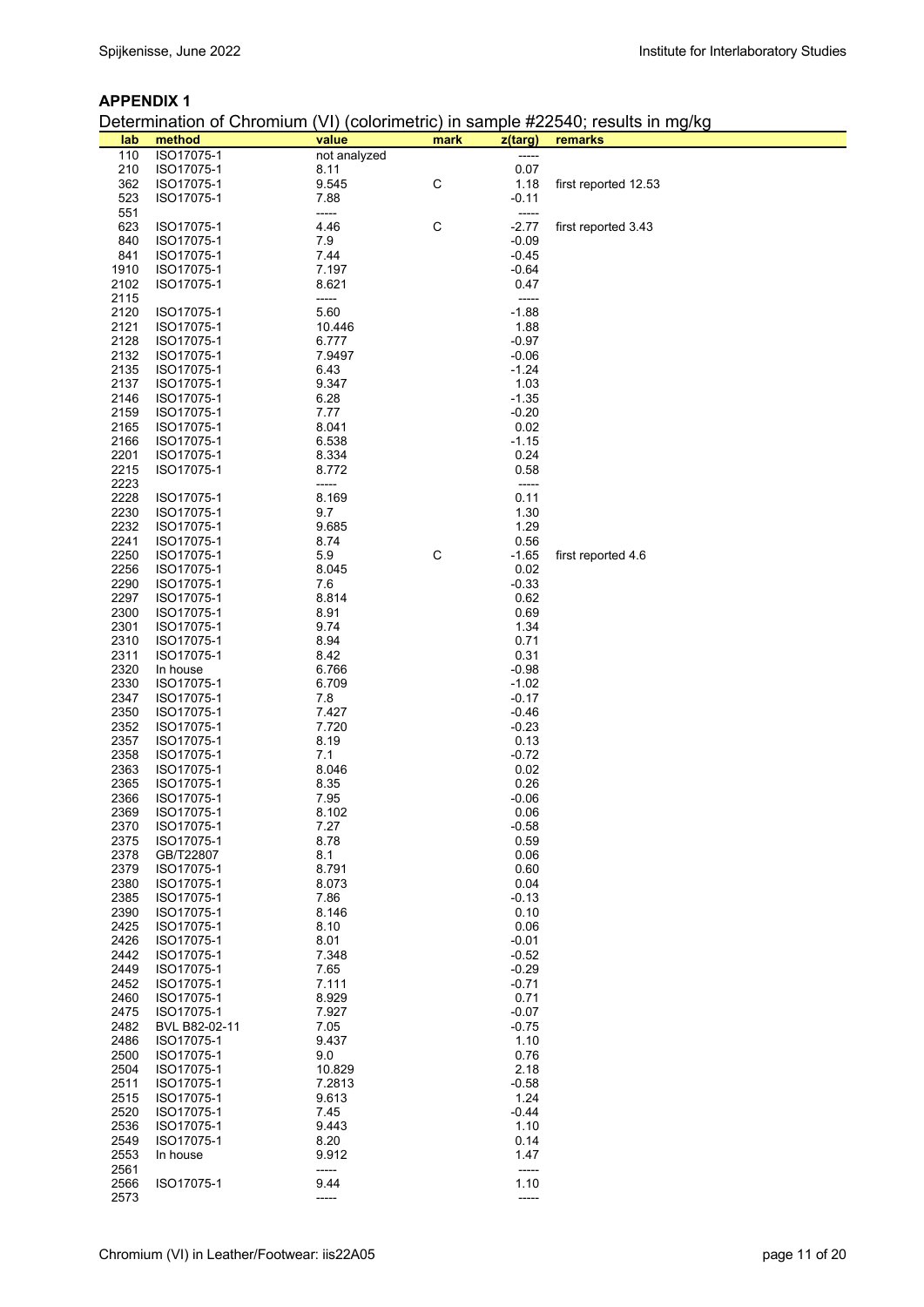| lab          | method                   | value               | mark | z(targ)            | remarks                                |
|--------------|--------------------------|---------------------|------|--------------------|----------------------------------------|
| 2582         |                          | -----               |      |                    |                                        |
| 2590         | ISO17075-1               | 8.08                |      | 0.05               |                                        |
| 2591         | ISO17075-1               | 7.07                |      | $-0.74$            |                                        |
| 2602         | § 64 BVL B82-02-11, mod  | 7.3                 |      | $-0.56$            |                                        |
| 2605         | ISO17075-1               | 8.03<br>-----       |      | 0.01               |                                        |
| 2610<br>2624 |                          | 7.396               |      | -----<br>$-0.49$   |                                        |
| 2637         | ISO17075-1<br>ISO17075-1 | 5.95                |      | $-1.61$            |                                        |
| 2643         | ISO17075-1               | 8.033               |      | 0.01               |                                        |
| 2649         | ISO17075-1               | 7.6                 |      | $-0.33$            |                                        |
| 2652         | ISO17075-1               | 8.555               |      | 0.41               |                                        |
| 2656         |                          | -----               |      | -----              |                                        |
| 2668         | ISO17075-1               | 8.27                |      | 0.19               |                                        |
| 2674         | ISO17075-1               | 7.87                |      | $-0.12$            |                                        |
| 2675         | ISO17075-1               | 9.127               |      | 0.86               |                                        |
| 2695         | ISO17075-1               | not analyzed        |      | -----              |                                        |
| 2701         | ISO17075-1               | 9.72                |      | 1.32               |                                        |
| 2703         |                          | -----               |      | -----              |                                        |
| 2711         |                          |                     |      |                    |                                        |
| 2734<br>2737 | ISO17075-1               | 8.5150              |      | 0.38               |                                        |
| 2749         |                          | -----               |      | -----              |                                        |
| 2756         | ISO17075-1               | 7.38                |      | $-0.50$            |                                        |
| 2765         | ISO17075-1               | 6.55                |      | $-1.14$            |                                        |
| 2777         |                          | 11.066              |      | 2.37               |                                        |
| 2778         |                          | 10.150              |      | 1.65               |                                        |
| 2787         | ISO17075-1               | 10.416              | C    | 1.86               | first reported 20.738                  |
| 2806         | ISO17075-1               | 9.8                 |      | 1.38               |                                        |
| 2823         | ISO17075-1               | 6.3649              |      | $-1.29$            |                                        |
| 2826         | ISO17075-1               | 8.06                |      | 0.03               |                                        |
| 2829         | ISO17075-1               | 7.367               |      | $-0.51$            |                                        |
| 2844         | ISO17075-1               | 7.1                 |      | $-0.72$            |                                        |
| 2860<br>2867 | ISO17075-1<br>ISO17075-1 | 7.82<br>7.82        |      | $-0.16$<br>$-0.16$ |                                        |
| 2882         | ISO17075-1               | Not detectable      |      | -----              | possibly a false negative test result? |
| 2910         | ISO17075-1               | 7.886               |      | $-0.11$            |                                        |
| 2917         | ISO17075-1               | 6.693               |      | $-1.03$            |                                        |
| 2926         | ISO17075-1               | 7.785               |      | $-0.18$            |                                        |
| 2949         | ISO17075-1               | 7.505               |      | $-0.40$            |                                        |
| 2955         | ISO17075-1               | 8.6                 |      | 0.45               |                                        |
| 2960         | ISO17075-1               | 10.550              |      | 1.97               |                                        |
| 2961         | ISO17075-1               | 8.280               |      | 0.20               |                                        |
| 2963         | ISO17075-1               | 8.82                |      | 0.62               |                                        |
| 2967<br>2977 | ISO17075-1               | -----               |      | -----              |                                        |
| 2980         | ISO17075-1               | not determined<br>7 |      | -----<br>-0.79     |                                        |
| 2982         | ISO17075-1               | 8.24                |      | 0.17               |                                        |
| 2989         | ISO17075-1               | 7.4508              |      | $-0.44$            |                                        |
| 2990         | ISO17075-1               | 8.383               |      | 0.28               |                                        |
| 2994         |                          | 8.68                |      | 0.51               |                                        |
| 3100         | ISO17075-1               | 8.1476              |      | 0.10               |                                        |
| 3116         | ISO17075-1               | 8.4643              |      | 0.34               |                                        |
| 3118         | ISO17075-1               | 8.8796              |      | 0.67               |                                        |
| 3153         | ISO17075-1               | 6.512               |      | $-1.17$            |                                        |
| 3154         |                          | -----               |      | -----              |                                        |
| 3160<br>3172 | ISO17075-1               | 6.61<br>7.261       |      | $-1.10$<br>$-0.59$ |                                        |
| 3197         | ISO17075-1<br>ISO17075-1 | 8.0                 |      | $-0.02$            |                                        |
| 3209         | ISO17075-1               | 7.58                |      | $-0.34$            |                                        |
| 3210         |                          | -----               |      | -----              |                                        |
| 3214         | ISO17075-1               | 8.1                 |      | 0.06               |                                        |
| 3216         | ISO17075-1               | 7.11                |      | -0.71              |                                        |
| 3218         |                          | -----               |      | -----              |                                        |
| 3228         | ISO17075-1               | 7.95                |      | $-0.06$            |                                        |
| 3230         | In house                 | 4.51552             |      | $-2.72$            |                                        |
| 3233         | ISO17075-1               | 5.129               |      | $-2.25$            |                                        |
| 3237         | ISO17075-1               | 7.17                |      | $-0.66$            |                                        |
| 3248<br>3250 | ISO17075-1<br>ISO17075-1 | 8.5<br>9.41         |      | 0.37<br>1.08       |                                        |
|              |                          |                     |      |                    |                                        |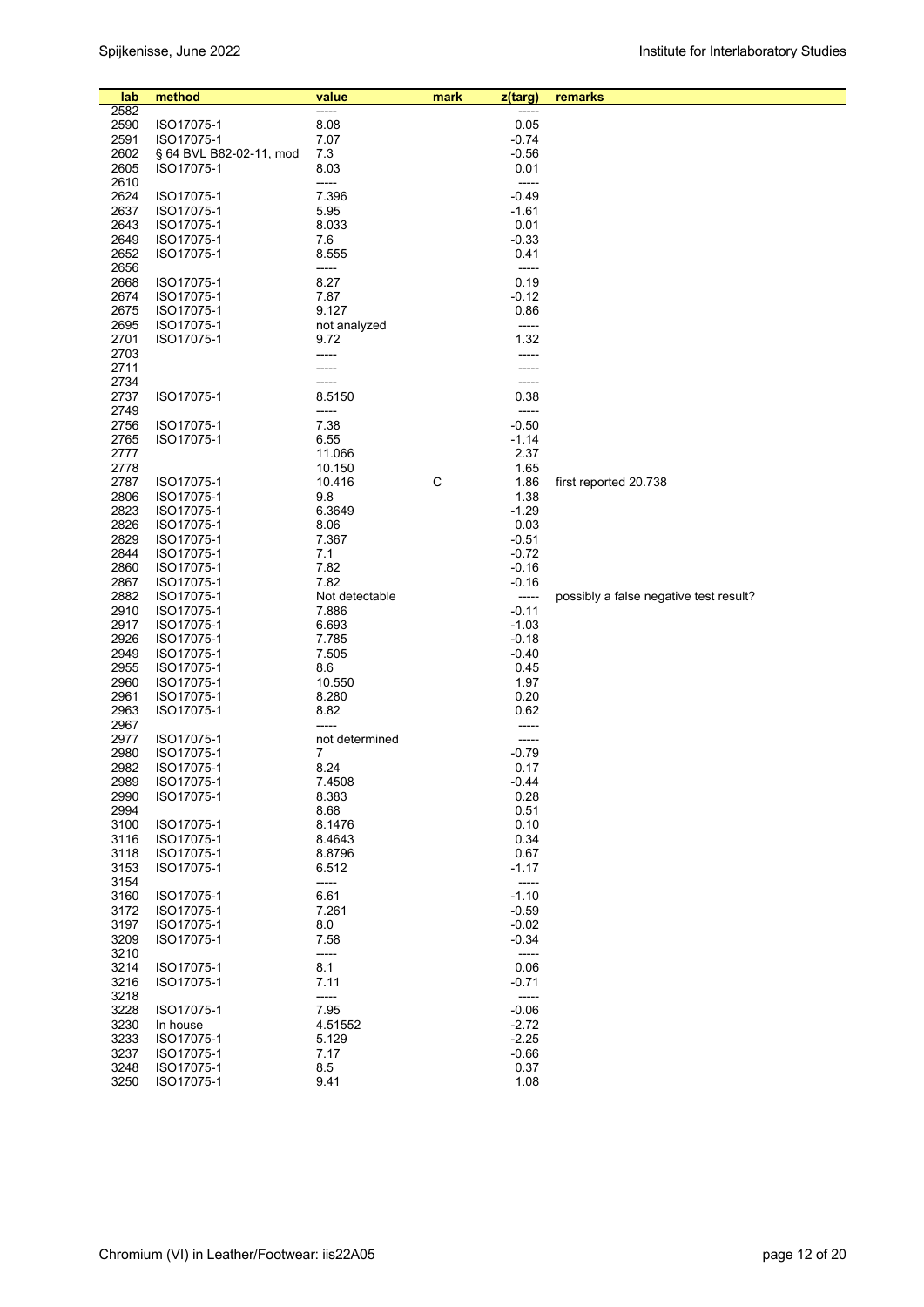| normality              | OK     |             |  |
|------------------------|--------|-------------|--|
| n                      | 123    |             |  |
| outliers               | 0      |             |  |
| mean $(n)$             | 8.021  |             |  |
| st.dev. $(n)$          | 1.1808 | $RSD = 15%$ |  |
| R(calc.)               | 3.306  |             |  |
| st.dev.(ISO17075-1:17) | 1.2868 |             |  |
| R(ISO17075-1:17)       | 3.603  |             |  |



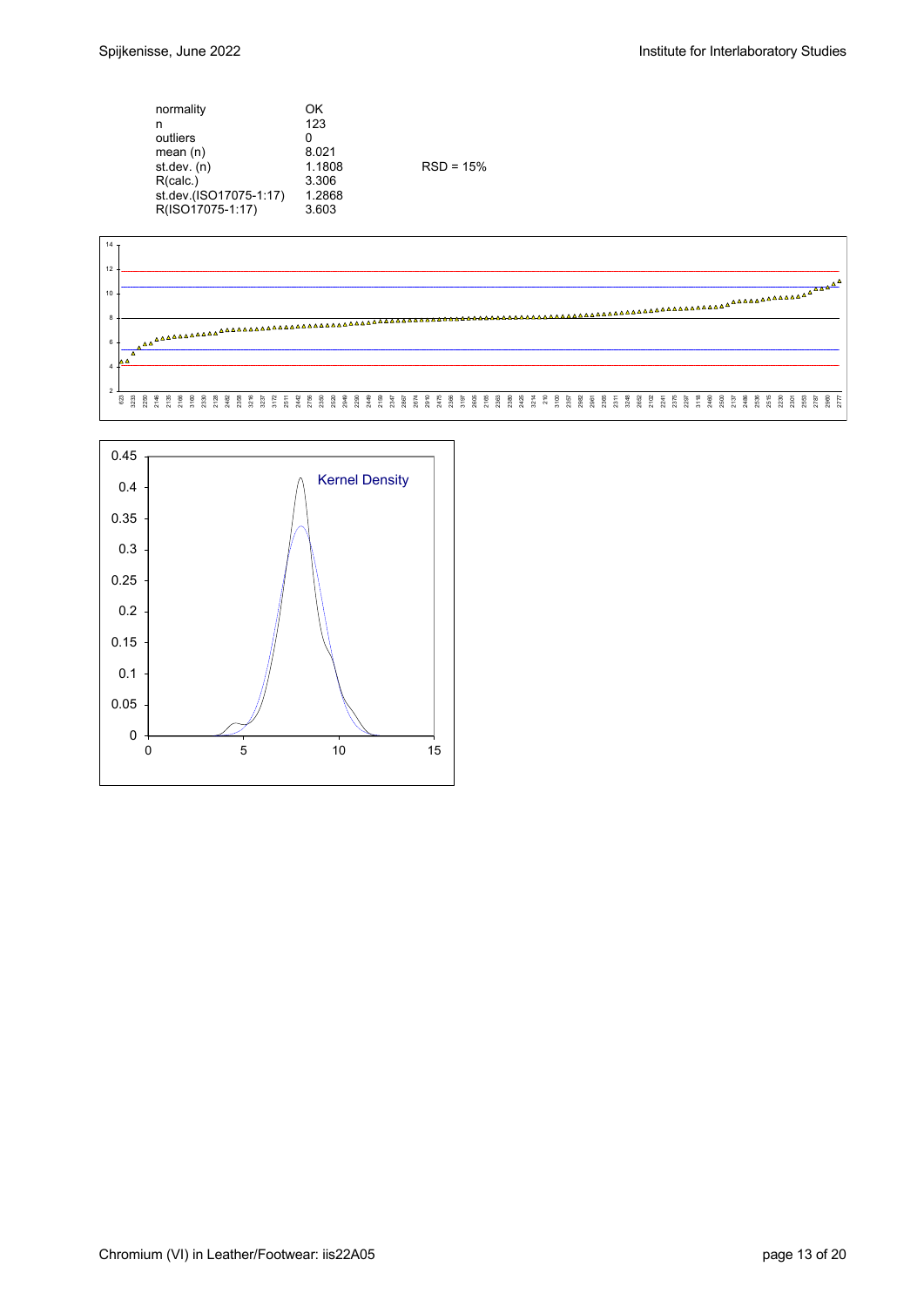# Determination of Chromium (VI) (chromatographic) in sample #22540; results in mg/kg

| lab<br>110   | method<br>ISO17075-2     | value<br>7.74     | mark       | z(targ)<br>$-0.04$ | remarks             |
|--------------|--------------------------|-------------------|------------|--------------------|---------------------|
| 210          | ISO17075-2               | 7.95              |            | 0.13               |                     |
| 362          |                          | -----             |            | -----              |                     |
| 523          |                          | -----             |            | -----              |                     |
| 551          |                          | -----             |            |                    |                     |
| 623          | ISO17075-2               | 4.17              | C, R(0.05) | $-2.99$            | first reported 3.15 |
| 840          | ISO17075-2               | 7.8               |            | 0.01               |                     |
| 841<br>1910  | ISO17075-2               | 7.3<br>-----      |            | $-0.41$<br>-----   |                     |
| 2102         |                          | -----             |            | -----              |                     |
| 2115         | ISO17075-2               | 9.36              |            | 1.30               |                     |
| 2120         |                          | -----             |            |                    |                     |
| 2121         |                          | -----             |            | ----               |                     |
| 2128         |                          | -----             |            | -----              |                     |
| 2132<br>2135 | ISO17075-2               | 7.69<br>-----     |            | $-0.08$            |                     |
| 2137         |                          | -----             |            | ----               |                     |
| 2146         |                          | -----             |            | ----               |                     |
| 2159         | ISO17075-2               | 7.63              |            | $-0.13$            |                     |
| 2165         |                          | -----             |            | -----              |                     |
| 2166         | In house                 | 6.519             |            | $-1.05$            |                     |
| 2201<br>2215 | ISO17075-2<br>ISO17075-2 | N/A<br>8.444      |            | -----<br>0.54      |                     |
| 2223         | In house                 | 7.007             |            | $-0.65$            |                     |
| 2228         |                          | -----             |            |                    |                     |
| 2230         |                          |                   |            |                    |                     |
| 2232         |                          |                   |            |                    |                     |
| 2241         |                          |                   |            |                    |                     |
| 2250<br>2256 | ISO17075-2               | 6.5<br>-----      | C          | $-1.07$<br>-----   | first reported 4.6  |
| 2290         | ISO17075-2               | 7.5               |            | $-0.24$            |                     |
| 2297         | ISO17075-2               | 8.421             |            | 0.52               |                     |
| 2300         |                          | not analyzed      |            | -----              |                     |
| 2301         |                          | -----             |            | -----              |                     |
| 2310         | ISO17075-2               | 9                 |            | 1.00               |                     |
| 2311<br>2320 | ISO17075-2               | 8.43<br>-----     |            | 0.53<br>-----      |                     |
| 2330         | ISO17075-2               | 7.147             |            | $-0.53$            |                     |
| 2347         |                          | -----             |            | -----              |                     |
| 2350         | ISO17075-2               | 7.449             |            | $-0.28$            |                     |
| 2352         |                          | -----             |            | -----              |                     |
| 2357         | ISO17075-2<br>ISO17075-2 | 8.10<br>7.44      |            | 0.26<br>$-0.29$    |                     |
| 2358<br>2363 | ISO17075-2               | 8.213             |            | 0.35               |                     |
| 2365         | ISO17075-2               | 8.26              |            | 0.39               |                     |
| 2366         |                          | out of capability |            | -----              |                     |
| 2369         |                          | -----             |            | ------             |                     |
| 2370         | ISO17075-2               | 7.05              |            | $-0.61$            |                     |
| 2375<br>2378 | ISO17075-2               | 8.47<br>8.0       |            | 0.56<br>0.17       |                     |
| 2379         | GB/T38402<br>ISO17075-2  | 7.902             |            | 0.09               |                     |
| 2380         | ISO17075-2               | 7.907             |            | 0.10               |                     |
| 2385         | ISO17075-2               | 8.02              |            | 0.19               |                     |
| 2390         | ISO17075-2               | 8.475             |            | 0.57               |                     |
| 2425         |                          | -----             |            | -----              |                     |
| 2426<br>2442 |                          |                   |            |                    |                     |
| 2449         |                          |                   |            | -----              |                     |
| 2452         | ISO17075-2               | 7.394             |            | $-0.33$            |                     |
| 2460         |                          | -----             |            | -----              |                     |
| 2475         |                          |                   |            | -----              |                     |
| 2482<br>2486 | ISO17075-2               | 7.28<br>8.897     |            | $-0.42$<br>0.92    |                     |
| 2500         | ISO17075-2               | -----             |            | -----              |                     |
| 2504         |                          | not applicable    |            | -----              |                     |
| 2511         | ISO17075-2               | 7.0609            |            | $-0.60$            |                     |
| 2515         | ISO17075-2               | 9.737             |            | 1.61               |                     |
| 2520         |                          | -----             |            |                    |                     |
| 2536         |                          |                   |            |                    |                     |
| 2549<br>2553 |                          | -----             |            |                    |                     |
| 2561         | ISO17075-2               | 6.28              |            | $-1.25$            |                     |
| 2566         | ISO17075-2               | 9.24              |            | 1.20               |                     |
| 2573         |                          | -----             |            | -----              |                     |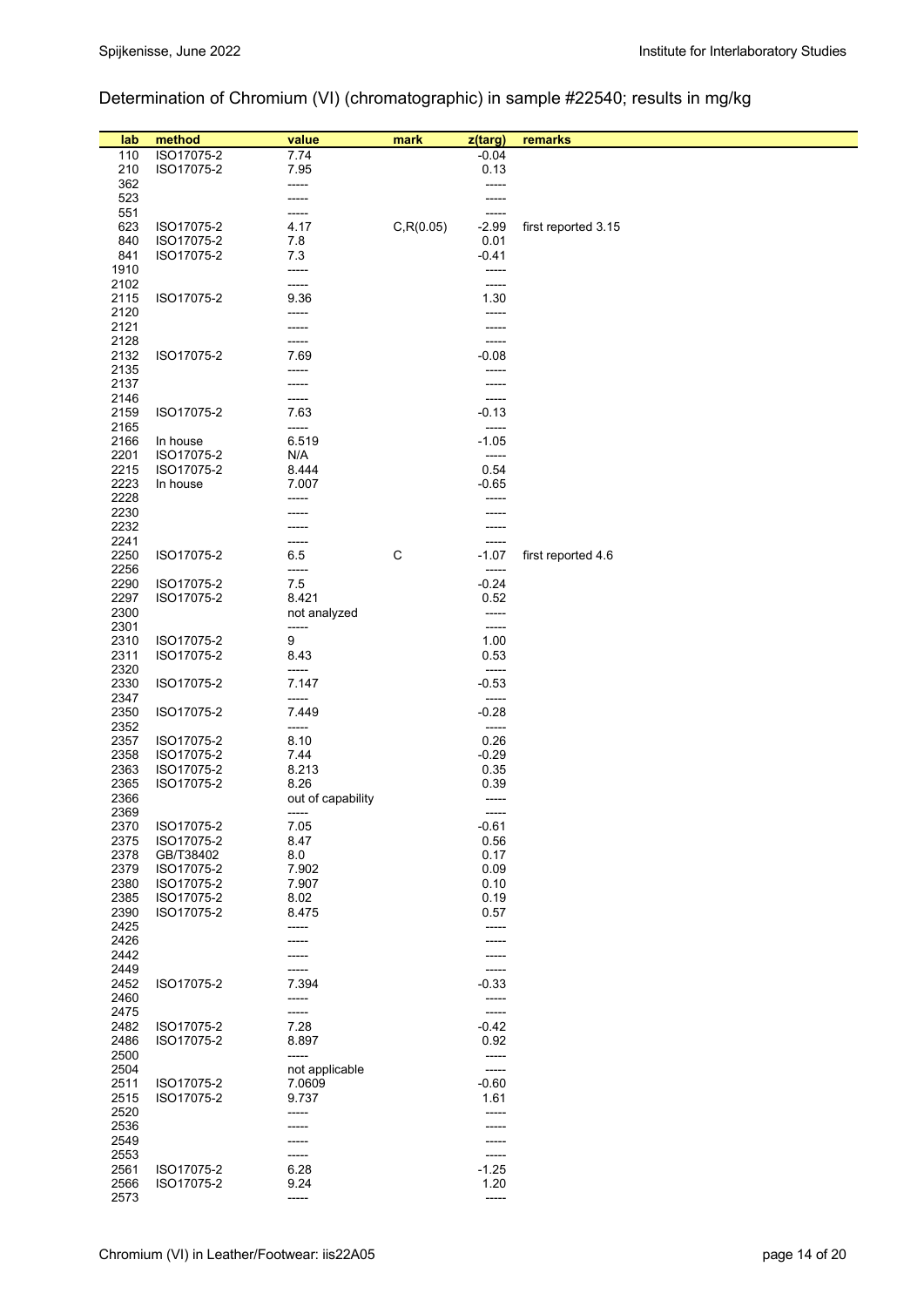| lab  | method     | value          | mark    |                  | remarks |
|------|------------|----------------|---------|------------------|---------|
| 2582 |            | -----          |         | z(targ)<br>----- |         |
|      |            |                |         | 0.12             |         |
| 2590 | ISO17075-2 | 7.93           |         |                  |         |
| 2591 | ISO17075-2 | 7.05           |         | $-0.61$          |         |
| 2602 | ISO17075-2 | 7.23           |         | $-0.46$          |         |
| 2605 |            | -----          |         | $-----$          |         |
| 2610 | ISO17075-2 | 5.08           |         | $-2.24$          |         |
| 2624 |            | -----          |         |                  |         |
| 2637 |            |                |         |                  |         |
| 2643 |            | -----          |         | -----            |         |
| 2649 | ISO17075-2 | 7.7            |         | $-0.07$          |         |
| 2652 |            | -----          |         |                  |         |
| 2656 | In house   | 6.15           |         | $-1.36$          |         |
|      |            |                |         |                  |         |
| 2668 | ISO17075-2 | 8.15           |         | 0.30             |         |
| 2674 |            | -----          |         | -----            |         |
| 2675 | ISO17075-2 | 8.768          |         | 0.81             |         |
| 2695 | ISO17075-2 | 8.6798         |         | 0.74             |         |
| 2701 |            | -----          |         | -----            |         |
| 2703 | ISO17075-2 | 7.884646525    |         | 0.08             |         |
| 2711 | ISO17075-2 | 7.26           |         | $-0.44$          |         |
| 2734 | ISO17075-2 | 10.62          |         | 2.34             |         |
| 2737 | ISO17075-2 | 8.200          |         | 0.34             |         |
|      | ISO17075-2 |                |         |                  |         |
| 2749 |            | 7.47           |         | $-0.26$          |         |
| 2756 |            |                |         |                  |         |
| 2765 |            |                |         |                  |         |
| 2777 |            |                |         |                  |         |
| 2778 |            |                |         |                  |         |
| 2787 |            |                |         | -----            |         |
| 2806 | ISO17075-2 | 8.6            |         | 0.67             |         |
| 2823 |            |                |         |                  |         |
| 2826 |            | -----          |         | -----            |         |
|      |            |                |         |                  |         |
| 2829 |            | -----          |         | -----            |         |
| 2844 | ISO17075-2 | 8.3            |         | 0.42             |         |
| 2860 |            |                |         |                  |         |
| 2867 |            |                |         |                  |         |
| 2882 |            |                |         | -----            |         |
| 2910 |            |                |         | -----            |         |
| 2917 | In house   | 6.738          |         | $-0.87$          |         |
| 2926 |            |                |         |                  |         |
| 2949 |            |                |         |                  |         |
| 2955 |            |                |         |                  |         |
| 2960 |            |                |         |                  |         |
|      |            |                |         |                  |         |
| 2961 |            |                |         |                  |         |
| 2963 |            | -----          |         | -----            |         |
| 2967 | ISO17075-2 | 17.08          | R(0.01) | 7.68             |         |
| 2977 | ISO17075-2 | 10.17          |         | 1.97             |         |
| 2980 | ISO17075-2 | 7              |         | $-0.65$          |         |
| 2982 |            | -----          |         | -----            |         |
| 2989 |            | ΝA             |         |                  |         |
| 2990 |            | -----          |         | -----            |         |
| 2994 |            | -----          |         | -----            |         |
| 3100 | ISO17075-2 | 7.9176         |         | 0.11             |         |
|      |            |                |         |                  |         |
| 3116 | ISO17075-2 | 8.2379         |         | 0.37             |         |
| 3118 |            | -----          |         | -----            |         |
| 3153 | ISO17075-2 | 7.231          |         | $-0.46$          |         |
| 3154 | ISO17075-2 | 7.56           |         | $-0.19$          |         |
| 3160 | ISO17075-2 | 6.76           |         | $-0.85$          |         |
| 3172 | ISO17075-2 | 7.203          |         | $-0.49$          |         |
| 3197 | ISO17075-2 | 8.8            |         | 0.83             |         |
| 3209 | ISO17075-2 | 7.71           |         | $-0.07$          |         |
| 3210 | In house   | 7.028          |         | $-0.63$          |         |
|      |            |                |         |                  |         |
| 3214 |            | -----          |         | -----            |         |
| 3216 | ISO17075-2 | Not Analyzed   |         | -----            |         |
| 3218 |            | -----          |         |                  |         |
| 3228 |            | -----          |         |                  |         |
| 3230 | In house   | not applicable |         | -----            |         |
| 3233 | ISO17075-2 | 5.537          |         | $-1.86$          |         |
| 3237 |            | -----          |         | -----            |         |
| 3248 |            |                |         |                  |         |
| 3250 |            | -----          |         | -----            |         |
|      |            |                |         |                  |         |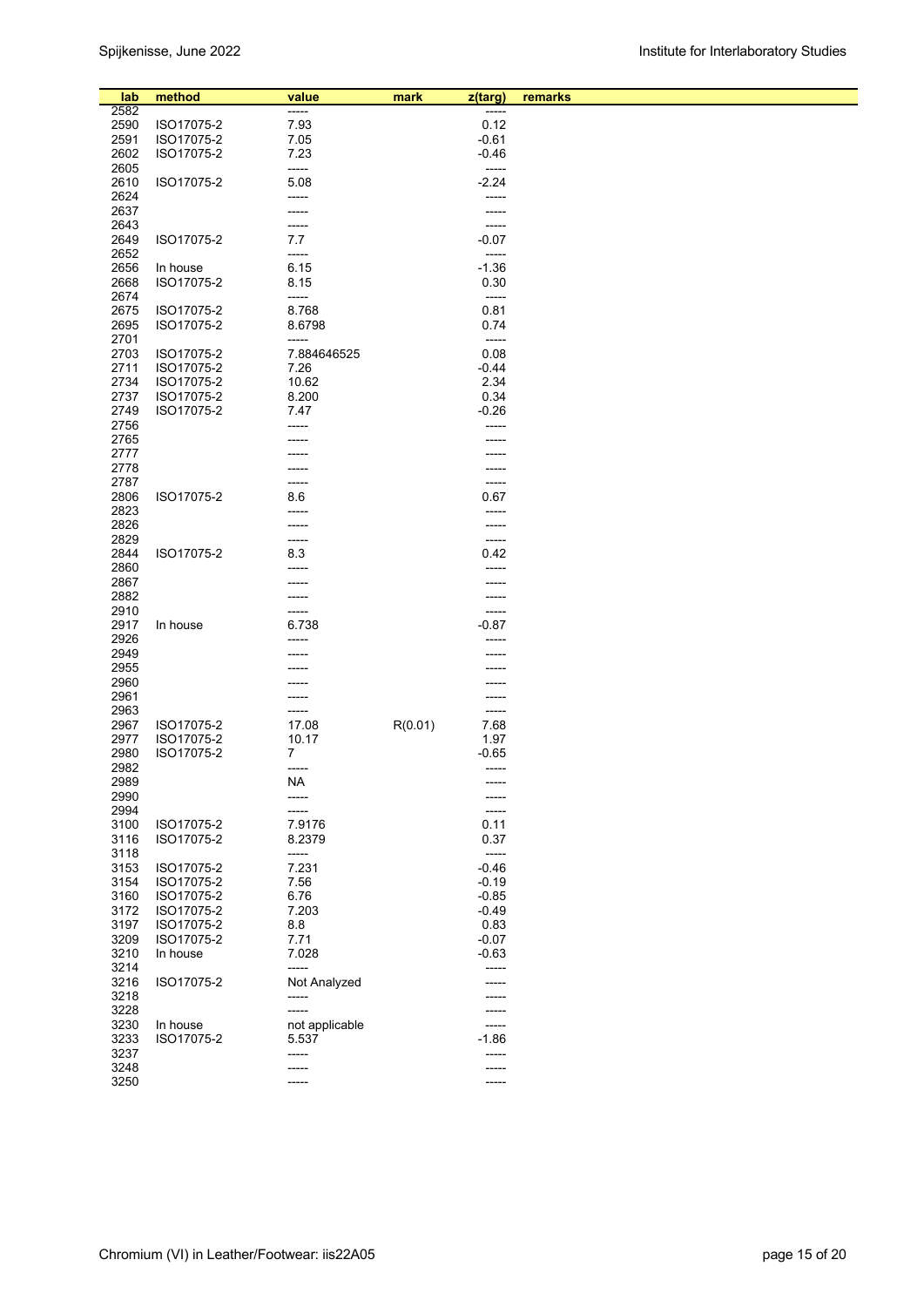| normality              | suspect |             |
|------------------------|---------|-------------|
| n                      | 64      |             |
| outliers               | 2       |             |
| mean $(n)$             | 7.790   |             |
| st. dev. (n)           | 0.9832  | $RSD = 13%$ |
| R(calc.)               | 2.753   |             |
| st.dev.(ISO17075-2:17) | 1.2095  |             |
| R(ISO17075-2:17)       | 3.387   |             |



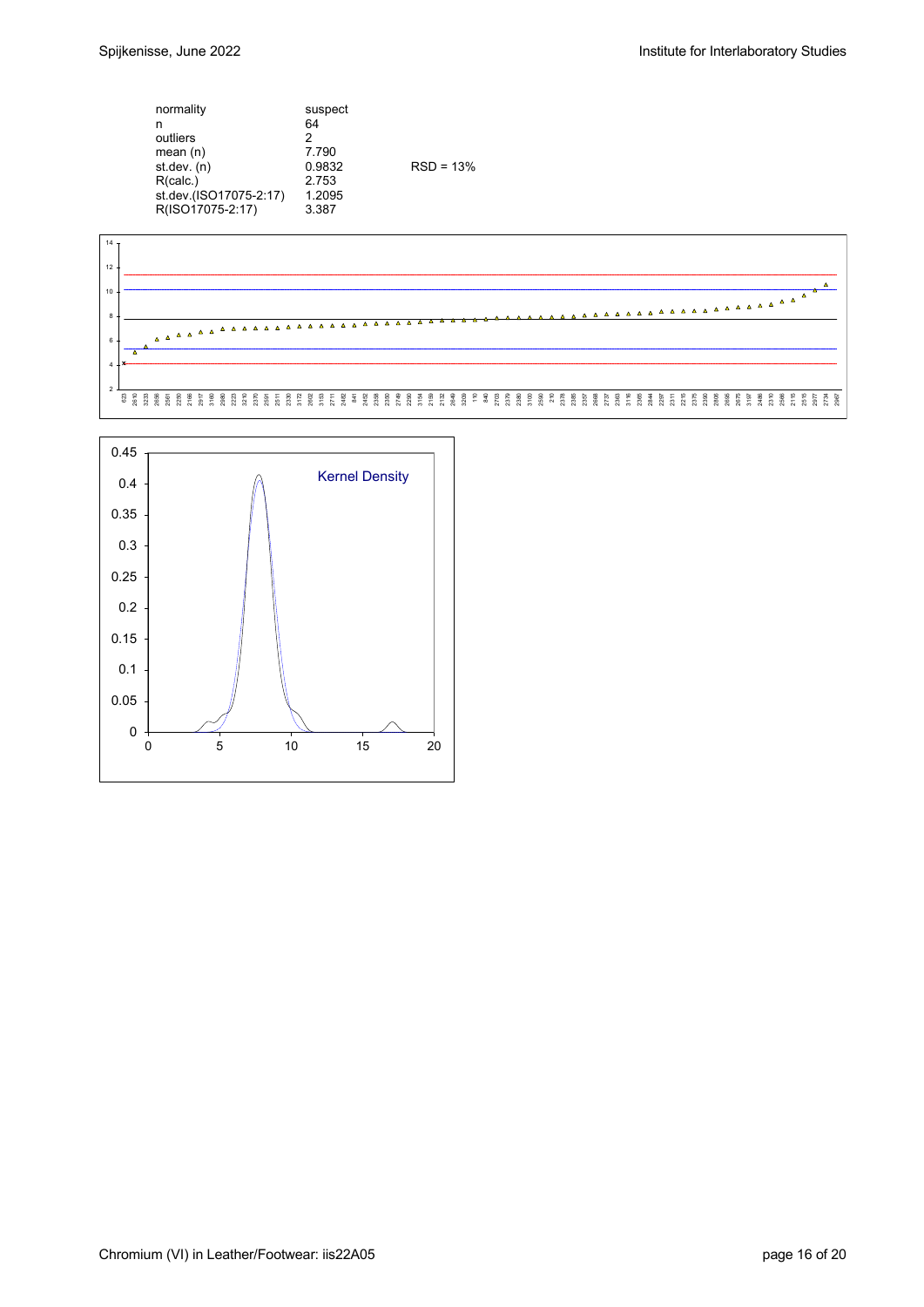# **APPENDIX 2** Analytical details

|      |                      |                   | time between opening of the      |             |                     |
|------|----------------------|-------------------|----------------------------------|-------------|---------------------|
|      | <b>ISO/IEC 17025</b> |                   | vacuum packed sample and         | pH before   |                     |
| lab  | accredited           | sample intake (g) | extraction (min)                 | extraction  | pH after extraction |
| 110  | Yes                  | 2.0 gram          | less than an hour                | 8.5         | 8.5                 |
| 210  | Yes                  |                   |                                  |             |                     |
| 362  | Yes                  | 2g                | immediately                      | 8.03        | 7.62                |
| 523  | No                   | 1.0 <sub>g</sub>  | 1.0 <sub>h</sub>                 | 8.0         | 8.0                 |
| 551  | ---                  |                   |                                  |             |                     |
| 623  | Yes                  | 1                 | 5                                | 7.99        | 7.72                |
| 840  | Yes                  | 1 gram            | 30 mins                          | 8.0         | 7.85                |
| 841  | Yes                  | 1 grams           | 5 minutes                        | 8.0         | 7.8                 |
| 1910 | Yes                  | 2,00              | 7 min                            | 8,01        | 7,60                |
| 2102 | No                   | 2 gram            | 12 hours                         | 8.0         | 8.0                 |
| 2115 | Yes                  | 1 g               | immediately                      | 8.0 pH      | 8.0 pH              |
| 2120 | No                   | 0,5g              | 15 min                           | 8,05        | 7,78                |
| 2121 | Yes                  | $m = 2.0089$ g    | 5 minutes                        | $pH = 8$    | $pH = 7,6$          |
| 2128 | Yes                  | $1-2g$            | $<$ 5 min                        | pH 8,0      | pH 7,9              |
| 2132 | Yes ISO 17075-1 only | 2 grams           | less than 60 minutes             | 8.00        | 7.64                |
| 2135 | Yes                  | 1                 | 10 min.                          | 8,0         | not tested          |
| 2137 | Yes                  | 1                 | 1 min                            | 8.01        | 7.92                |
| 2146 | No                   | 2,5g              | 30 min                           | 8,0         | 7,5                 |
| 2159 | Yes                  | 1,0 g             | 90 minutes                       | 7.9         | 7.7                 |
| 2165 | Yes                  | 1.000q            | immediately                      | 8.0         | 7.6                 |
| 2166 | Yes                  | 2g                | 5 Min                            | 8.09        | 7.66                |
| 2201 | ---                  | 1.0124g           | 1hour                            | pH=7.90     | pH=7.61             |
| 2215 | Yes                  | 1.0089            | 180min                           | 8.0         | 7.5                 |
| 2223 | Yes                  | 2 g               |                                  | 8           | $7.5 - 8$           |
| 2228 | Yes                  | 1.0598            | 20                               | 7.87        | 7.91                |
| 2230 | Yes                  | 1.0043            | immediatly                       | pH=8.0      | pH=7.7              |
| 2232 | Yes                  | 2grams            | less than 1 minute               | 7.97        | 7.55                |
| 2241 | Yes                  | $2.0032$ g        | 5 minutes                        | pH=7.98     | pH=7.68             |
| 2250 | Yes                  | 2                 | 24 h                             | 8           | 8                   |
| 2256 | Yes                  | 1.0032            | 1 minute                         | 7.989       | 7.678               |
| 2290 | Yes                  |                   |                                  |             |                     |
| 2297 | Yes                  | 1.0028            | 5                                | 8.02        | 8.05                |
| 2300 | Yes                  | 2gram.            | 15 minutes                       | 8.07        | 7.65                |
| 2301 | Yes                  | 1.0030            | 4 min                            | 7.98        | 7.96                |
| 2310 | Yes                  | 1                 | Sample used as such              | 8           | 7.7                 |
| 2311 | Yes                  | 2g                |                                  | 8           | 7.7                 |
| 2320 | Yes                  | 1 <sub>g</sub>    | 15 Minutes                       | 8.05        | 7.95                |
| 2330 | Yes                  | 1 <sub>g</sub>    | 30 min                           | 8.00        | 7.68                |
| 2347 | ---                  |                   |                                  |             |                     |
| 2350 | Yes                  | 2.0008g           | immediately                      | pH 8.01     | pH 7.81             |
| 2352 | Yes                  | 2.0060g           | 30min                            | 8.01        | 7.65                |
| 2357 | ---                  |                   |                                  |             |                     |
| 2358 | Yes                  | 2.0 <sub>g</sub>  | N/A                              | 7.8         | 7.6                 |
| 2363 | Yes                  | $2g^*2$           | 30mins                           | 8           | $7 - 8$             |
| 2365 | Yes                  | 2.0 <sub>g</sub>  | 60min                            | 7.96        | 7.85                |
| 2366 | Yes                  | 1                 | within 10minutes                 | $7.9 - 8.1$ | $7.0 - 8.0$         |
| 2369 | Yes                  | 1 <sub>g</sub>    | less than 5 minutes              | 7.8         | 8                   |
| 2370 | Yes                  | 2g                | 30 min                           | $pH = 8.0$  | $pH = 7.7$          |
| 2375 | Yes                  | 1g                | 5hours                           | 8           | 7.7                 |
| 2378 | Yes                  | 2g                | 30min                            | 8           | 7.8                 |
|      |                      |                   | Time opening $= 10$ minute       |             |                     |
| 2379 | Yes                  | 1 g / 50 ml       | Time extraction = $180$ minute   | $pH = 8.00$ | $pH = 7.86$         |
| 2380 | Yes                  | 1.0 <sub>q</sub>  | 2 Minute                         | 8.0         | 7.7                 |
| 2385 | Yes                  | 2                 | 5                                | 8,0         | 7,6                 |
| 2390 | Yes                  | 2.0020g           | 5 min                            | 8.00        | 7.62                |
| 2425 | Yes                  | 1.0 g             | 10 minutes                       |             |                     |
| 2426 | Yes                  | 2.0073            | within 30 min                    | 8.01        | 7.6                 |
| 2442 | Yes                  | 2g                | 5 minutes                        | 8.01        | 7.9                 |
| 2449 | Yes                  | 1.0 GRAM          | 01 HOUR                          | 8.0         | 7.6                 |
| 2452 | Yes                  | 1                 | 60                               | 8           | 7.7                 |
| 2460 | Yes                  | $2\,\mathrm{g}$   | 5 min then 180 min in extraction | 8.02        | 7.64                |
| 2475 | No                   | 2.11g             | Few minutes                      | 8           | 7.6                 |
| 2482 | Yes                  | 1.0 <sub>g</sub>  | up to 30 min                     |             |                     |
| 2486 | Yes                  | 1.008 $g$         | 10 minutes                       | 8.0         | 7.90                |
| 2500 | Yes                  | about 1 g         | 30min                            | 8.2         | 7.8                 |
| 2504 | Yes                  | 1.00 <sub>g</sub> | 20 minutes                       | 8.02        | 7.7                 |
| 2511 | Yes                  |                   |                                  |             |                     |
| 2515 | Yes                  | About 1 g         | 30 minutes                       | 8.0         | 7.69                |
| 2520 | No                   | 2gm               | 240 minutes                      | 8           | 7.23                |
| 2536 | No                   | 1.0033            | Immediately within 5 minuets     | 8.0         | 7.9                 |
| 2549 | Yes                  | 2 grams           | 10 mins                          | 8.0         | 7.9                 |
| 2553 | Yes                  | 1g                | 180mins                          | 8.0         | 8.0                 |
| 2561 | Yes                  | 2                 | 10                               | 8           | 8                   |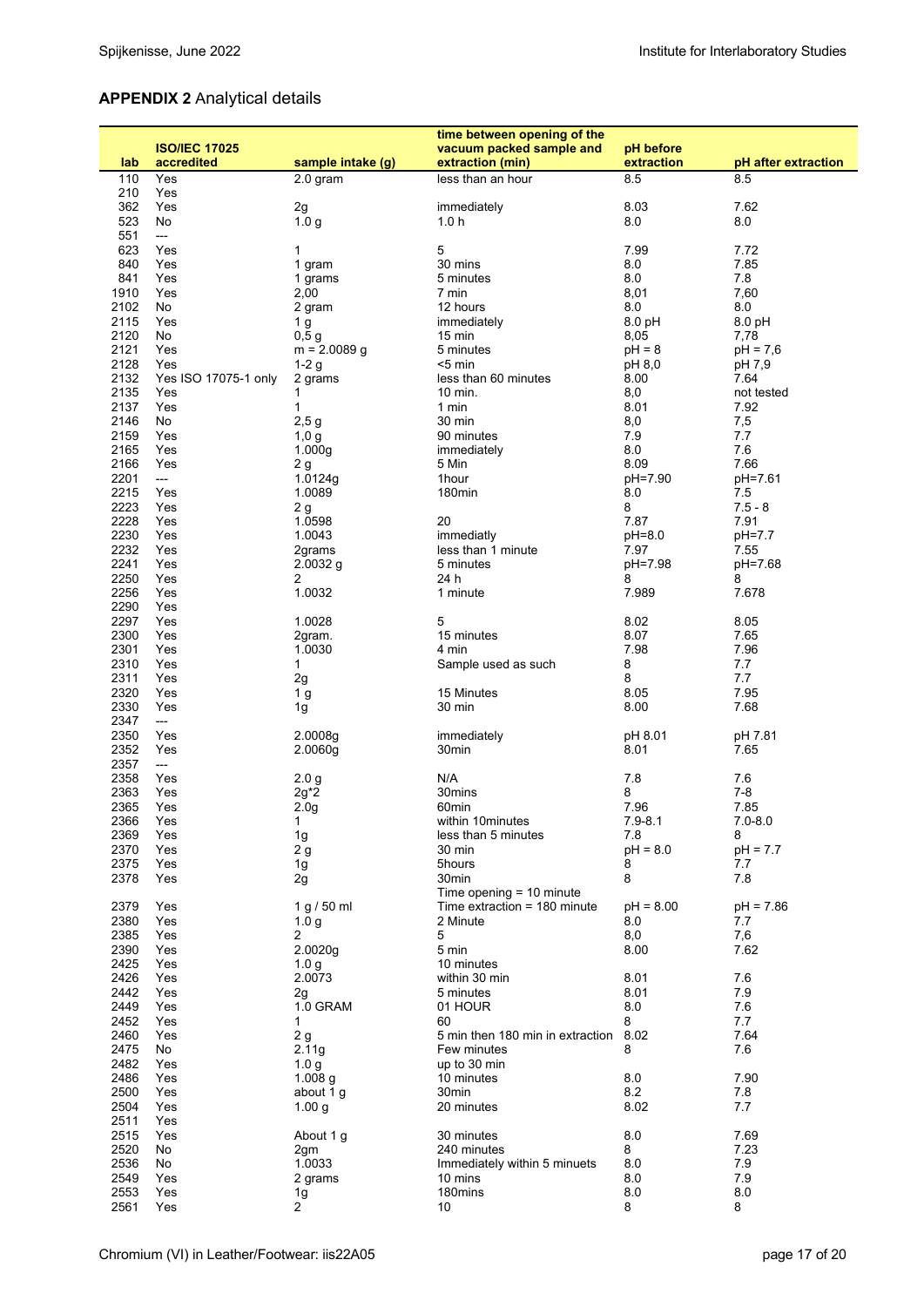|              | <b>ISO/IEC 17025</b>         |                            | time between opening of the<br>vacuum packed sample and | pH before      |                          |
|--------------|------------------------------|----------------------------|---------------------------------------------------------|----------------|--------------------------|
| lab          | accredited                   | sample intake (g)          | extraction (min)                                        | extraction     | pH after extraction      |
| 2566         | Yes                          | 1.0002 gm                  | within minute                                           | 8.0            | 7.6                      |
| 2573         | ---                          |                            |                                                         |                |                          |
| 2582<br>2590 | ---<br>Yes                   | 1g                         | 10 min                                                  | 8.01           | 7.7                      |
| 2591         | Yes                          | 2.0 grams                  | 30 mins                                                 | 7.6            | 7.6                      |
| 2602         | Yes                          | 1,00g                      | about 30 min                                            | 8,03           | 7,65                     |
| 2605         | Yes                          | 4g                         | 30min                                                   | 8.02           | 7.80                     |
| 2610         | Yes                          | 2.0499                     | 5 minutes                                               | 8.00           | 7.56                     |
| 2624<br>2637 | No                           | 4<br>500 mg                | 30<br>1 h                                               | 8.04           | 8                        |
| 2643         | Yes<br>Yes                   | 1 g                        | about 5 minutes                                         | 7.9            | 7.9                      |
| 2649         | Yes                          | 2 grams                    | 10 mins                                                 | 7.0 to 8.0     | 7.0 to 8.0               |
| 2652         | Yes                          | 1.0080g                    | 10mins                                                  | 8.04           | 8.01                     |
| 2656         | No                           | 1 gram                     | 30 min                                                  | 8              | $\overline{\phantom{0}}$ |
| 2668         | Yes                          | $1.0$ gms                  | Immediately after open                                  | 8.0            | 7.7                      |
| 2674<br>2675 | Yes<br>Yes                   | $1g^*2$                    | 30min<br>5 Minuten                                      | 8.01           | 7.68<br>7,58             |
| 2695         | Yes                          | 2 <sub>g</sub><br>2        | 10 minutes                                              | 8,00<br>7.94   | 7.64                     |
| 2701         | Yes                          | 1g                         | 3.5 hour                                                | 8.00           | 7.94                     |
| 2703         | Yes                          | 2.0157g                    | Unrecorded                                              | pH 8.0 +/- 0.1 | 7.65                     |
| 2711         | No                           | 1.019g                     | Abaut 10 minutes                                        | 8.034          | 7.657                    |
| 2734         | Yes                          | 2g                         | 10                                                      | 8,0            |                          |
| 2737<br>2749 | Yes<br>No                    | 1g<br>$2 \times 1$ g       | 120min<br>5 Minuten                                     | 8.01<br>8.0    | 7.98<br>$7 - 8$          |
| 2756         | Yes                          |                            |                                                         |                |                          |
| 2765         | Yes                          | 2                          | 15                                                      | 7.6            | 7.7                      |
| 2777         | Yes                          | 1.0gram                    | 1 hour                                                  | 7.99           | 7.94                     |
| 2778         | Yes                          | 4g                         | 20mins                                                  | $8.0 + 0.1$    | 7.6                      |
| 2787         | Yes                          | 2g                         | 1 min                                                   | 7,9            | 7,7                      |
| 2806<br>2823 | Yes<br>Yes                   | 2.0089g                    | Less than 5 minutes.                                    | pH 8.07.       | pH 7.65.                 |
| 2826         | Yes                          | 2g                         | 1 week                                                  | 8.0            | 7.5                      |
| 2829         | Yes                          | 2                          | 5                                                       | 8              | 7.7                      |
| 2844         | Yes ISO17025-2 only          | 2.0201 g/ 2.0250 g         | 30 min                                                  | 8.010          | 7.651                    |
| 2860         | Yes                          | $1,0000$ g                 | 30 min                                                  | 7,91           | 7,77                     |
| 2867         | Yes                          | 2.0 <sub>g</sub>           | one hour                                                | 8.00           | 7.77                     |
| 2882<br>2910 | Yes<br>Yes                   | 2 gram<br>1.0 <sub>g</sub> | 5 min<br>30minutes                                      | 8.01<br>8.0    | between 7 & 8<br>7.6     |
| 2917         | Yes                          | 1) 2.0183 2) 2.0466        | less than 5 minutes                                     | pH 8,00        | pH 7,59/ pH 7,48         |
| 2926         | No                           | 2.01 <sub>g</sub>          | 5 minutes                                               | 7.92           | 7.55                     |
| 2949         | No                           | 2.0 <sub>g</sub>           | 5 min                                                   | 8.01           | 7.55                     |
| 2955         | Yes                          | 1.0                        |                                                         | 8.0            | 8.0                      |
| 2960<br>2961 | Yes<br>No                    | 4.0 gram<br>1 <sub>g</sub> | Within 30 minutes<br>5 min                              | 8.04<br>8      | 7.67<br>$7.5 - 8$        |
| 2963         | Yes                          | 2.0076g                    | 2min                                                    | 7.95           | 7.69                     |
| 2967         | $\operatorname{\mathsf{No}}$ | 2,0 grams                  | 10 minutes                                              | 8.03           | 7.63                     |
| 2977         | No                           | 4 g                        | 20 days                                                 | 8,00           | 7,98                     |
| 2980         | No                           | $\overline{2}$             | $10$                                                    | 8.0            | 7.6                      |
| 2982         | Yes                          | 2.0 <sub>g</sub>           | 5 mins                                                  | 7.9            | 7.7                      |
| 2989<br>2990 | No<br>Yes                    | 2 gms<br>about 4 grams     | 2 min<br>5 minutes                                      | 8.0<br>7.94    | 7.5<br>7.58              |
| 2994         | No                           | 0.5045g                    | 5 days                                                  | 8.00           | 7.73                     |
| 3100         | Yes                          | 2g                         | 2min                                                    | 8.00           | 7.72                     |
| 3116         | Yes                          | 1 gram                     | Immediately                                             | 7.9            | 7.6                      |
| 3118         | Yes                          | 1 gram                     | 15 minutes                                              | 7.99           | 7.77                     |
| 3153<br>3154 | Yes<br>Yes                   | $0.5$ gram<br>1            | 10 minutes                                              | 7.6            | 7.41                     |
| 3160         | Yes                          | 1 gram                     | 10 minutes                                              | 8,0            | 7,8                      |
| 3172         | $\qquad \qquad \cdots$       | 1                          | 5                                                       | 8.00           | 7.62                     |
| 3197         | Yes                          | 2                          | 10                                                      | 8,0            | 7,7                      |
| 3209         | Yes                          | 1g                         | 2min                                                    | 7.9            | 7.5                      |
| 3210<br>3214 | Yes<br>Yes                   | 1,001                      | 14<br>10mins                                            | 7,98<br>7.938  | 7,72<br>7.620            |
| 3216         | Yes                          | 1g<br>2,046g / 2,026g      | time to weigh the sample                                | $pH = 8,01$    | $pH = 7,99$              |
| 3218         | ---                          |                            |                                                         |                |                          |
| 3228         | $\hspace{0.05cm} \ldots$     | 2.0                        | Less than 10min                                         | 8.0            | $7.0 - 8.0$              |
| 3230         | Yes                          | 2.0052g / 2.0056g          | 6-8 minutes                                             | 8.02           | 7.55                     |
| 3233         | No                           | 1.0698g                    | Less than 15 min                                        | 8.01           | 8.02                     |
| 3237<br>3248 | Yes<br>Yes                   | 2g<br>$\overline{a}$       | the same time<br>4 minutes                              | 8,02<br>8.03   | 7,72<br>7.60             |
| 3250         | Yes                          | $\mathbf{1}$               | 5-10 mins                                               | 8              | 8                        |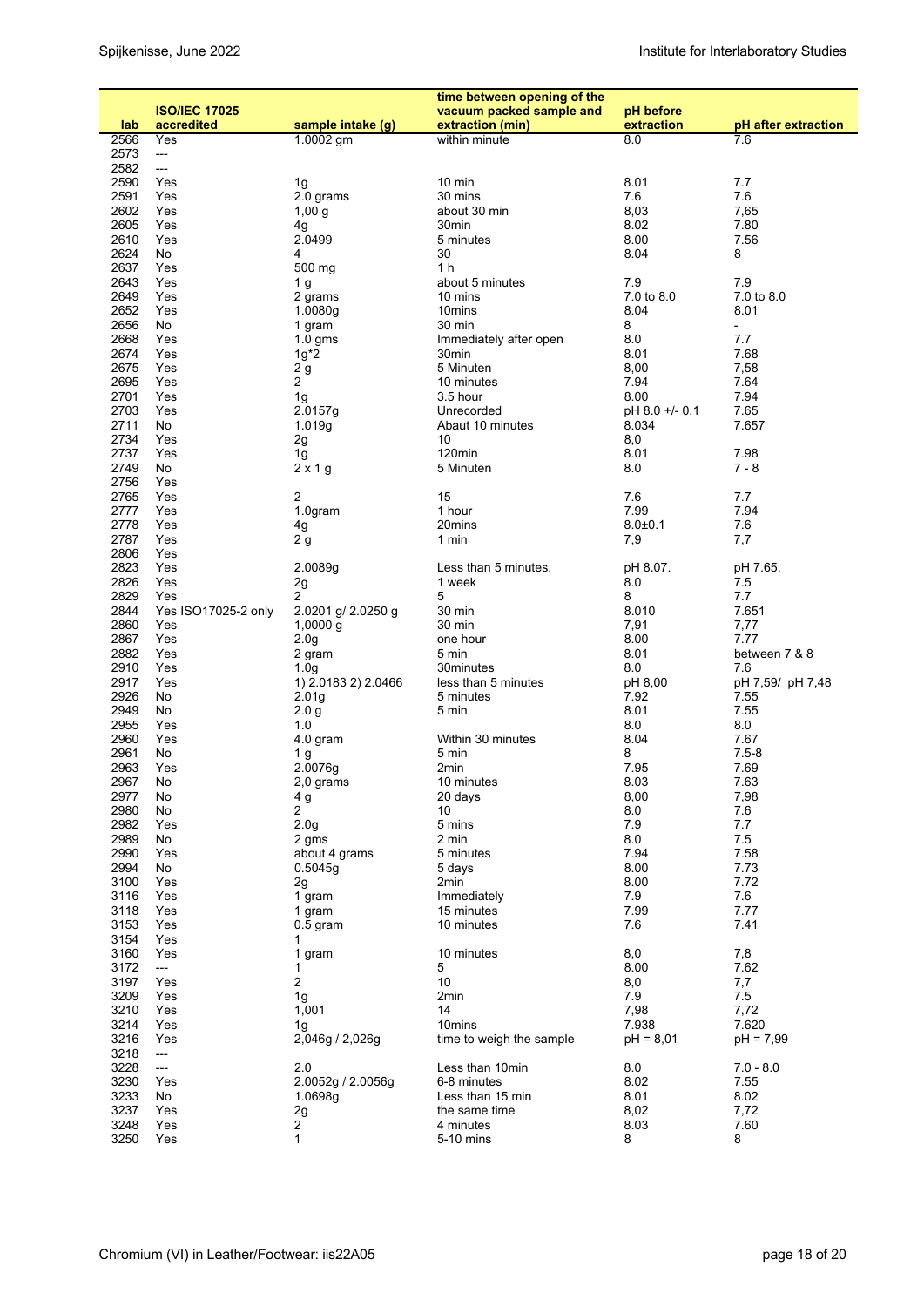#### **APPENDIX 3**

#### **Number of participants per country**

8 labs in BANGLADESH 2 labs in BRAZIL 1 lab in BULGARIA 2 labs in CAMBODIA 2 labs in EGYPT 1 lab in ETHIOPIA 1 lab in FINLAND 7 labs in FRANCE 11 labs in GERMANY 8 labs in HONG KONG 6 labs in INDIA 3 labs in INDONESIA 11 labs in ITALY 4 labs in KOREA, Republic of 1 lab in MAURITIUS 4 labs in MEXICO 1 lab in MOROCCO 29 labs in P.R. of CHINA 5 labs in PAKISTAN 1 lab in POLAND 1 lab in PORTUGAL 2 labs in SERBIA 1 lab in SINGAPORE 5 labs in SPAIN 3 labs in SRI LANKA 3 labs in SWITZERLAND 3 labs in TAIWAN 2 labs in THAILAND 1 lab in THE NETHERLANDS 2 labs in TUNISIA 4 labs in TURKEY 1 lab in U.S.A. 3 labs in UNITED KINGDOM 4 labs in VIETNAM